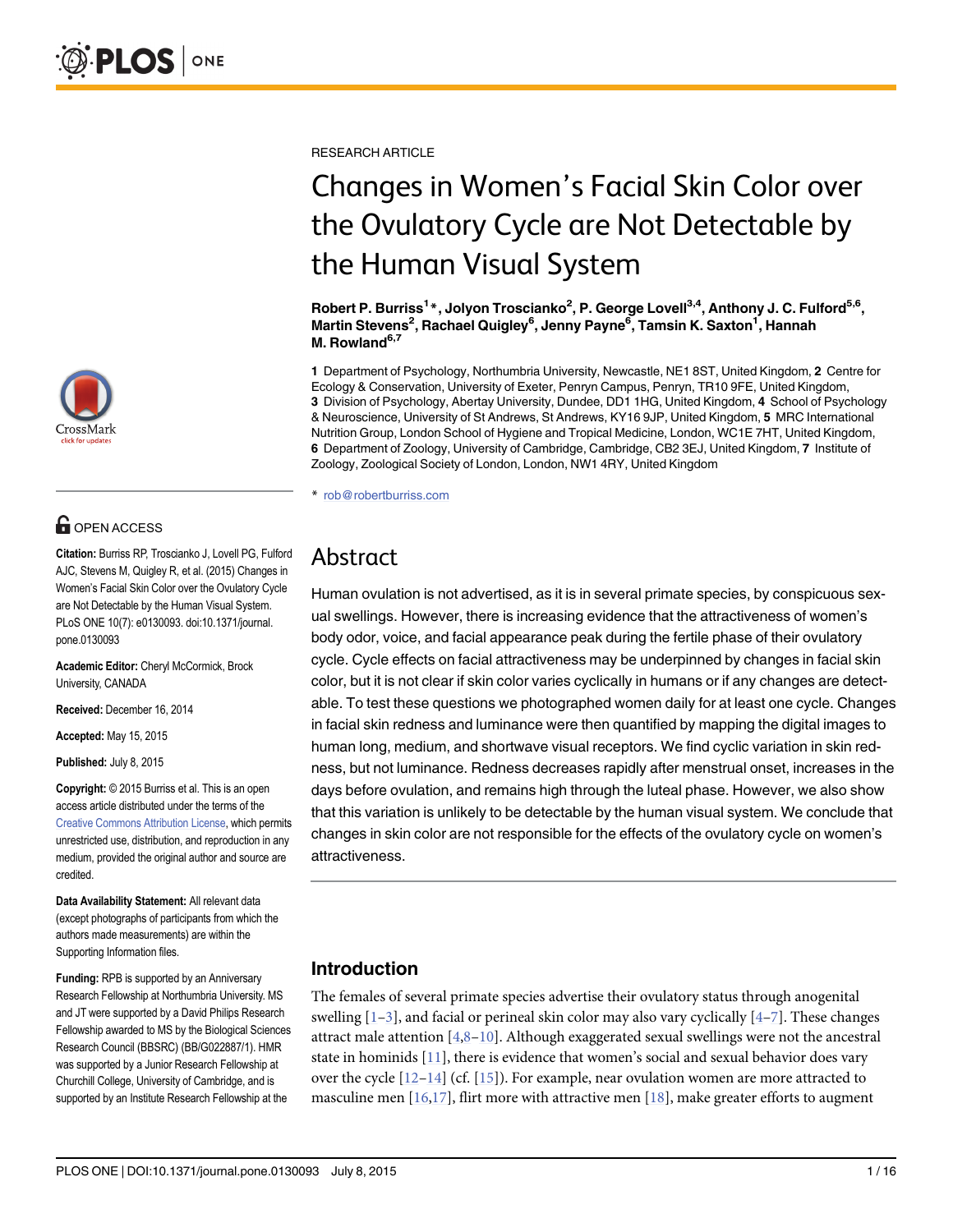<span id="page-1-0"></span>

Institute of Zoology. The funders had no role in study design, data collection and analysis, decision to publish, or preparation of the manuscript.

Competing Interests: The authors have declared that no competing interests exist.

their beauty, and choose to wear more revealing, fashionable, and red clothing [[19](#page-11-0)–[21](#page-12-0)]. There are also physiological cues to ovulation: the body odor  $[22-24]$  $[22-24]$  $[22-24]$  and voice  $[25-27]$  $[25-27]$  $[25-27]$  $[25-27]$  $[25-27]$  of women at periovulation are rated as more attractive. The possibility that facial appearance changes over the cycle has, until recently, received less attention [\[28\]](#page-12-0), but men do rate facial photographs of unfamiliar women as more attractive when taken near ovulation  $[27,29,30]$  (cf. [[31](#page-12-0)]). This may be due to changes in face shape  $[32-34]$  $[32-34]$  $[32-34]$  $[32-34]$  $[32-34]$ , but a more likely mediator is hormone-related variation in skin color.

Estrogen and progesterone levels vary over the cycle [\[35\]](#page-12-0); the interaction between salivary estradiol and progesterone predicts women's combined facial and vocal attractiveness to men [\[27](#page-12-0)].Women whose estrogen levels are especially high during their late follicular (fertile) phase are rated as more attractive, feminine, and healthy [[36](#page-12-0)] (cf.[\[37\]](#page-12-0)). The effects of cycle or hormones on appearance are likely explained by natural changes in the skin, because the effects emerge only when women are instructed to remove makeup before being photographed [\[27,29,30,36](#page-12-0)]. Women wear more makeup near ovulation [[38](#page-12-0)] but researchers who permit makeup use find no effects of cycle or of late follicular hormone levels on facial attractiveness [\[32,36\]](#page-12-0)).

Estrogen is implicated in many aspects of skin physiology, including aging, healing, hydration, hair growth, sebum production, and pigmentation  $[39-41]$  $[39-41]$  $[39-41]$  $[39-41]$ . The estrogen receptor ER $\beta$  is highly expressed in the epidermis, and particularly in the keratinocytes of the stratum basale  $[42,43]$ , where melanocytes are concentrated  $[44]$ . Furthermore, in women whose estrogen levels are high, vascularization is greater and blood vessels more dilated [[45,46](#page-13-0)]; this leads to more oxygenated blood [[47](#page-13-0)] and redder skin [[48](#page-13-0)]. Progestins are routinely prescribed as a treatment for acne vulgaris [[49\]](#page-13-0), and may therefore reduce redness. Although these studies do not document within-participant effects of cyclic variation in sex hormones, they do suggest direct pathways by which such variation could influence skin color and, consequently, attractiveness.

Although researchers have hypothesized a link between fecundability (the likelihood of conception during a specific time period) and skin pigmentation [[50](#page-13-0)], the evidence for skin color change across the human ovulatory cycle is equivocal. Early studies indicated that women perceive darkening of their facial skin immediately prior to menstrual onset [[51,52](#page-13-0)]. However, these results may be invalid because assessments were subjective and participants were aware of the studies' aims. Snell and Turner [[52](#page-13-0)] measured reflectance of forehead and cheek skin and quantified melanogenic activity in abdominal skin using biopsies; neither varied cyclically. These findings were replicated by Samson et al. [[30](#page-12-0)], who took late follicular (high fertility) and mid luteal (low fertility) spectrophotometric measurements of cheek and forehead skin color and converted these to  $L^*a^*b^*$  coordinates (a human visual color space). There was no effect of fertility status on any of the three color dimensions, leading the authors to conclude that "differences in men's perceptions of attractiveness and healthiness [are] not driven by these measures". Nevertheless, further investigation is warranted. Spectrophotometry may be unsuitable for the measurement of human facial skin color, as it requires the researcher to move into the participant's personal space. This may elicit blushing [\[53\]](#page-13-0), which would likely overshadow any less labile effects of cycle phase on skin redness. Also, spectrophotometry only permits analysis of small point samples (mm in size), and so is prone to missing overall changes in color.

Photography has several advantages over spectrophotometry. It is fast, allows for distance between the researcher and the participant, and permits analysis of a larger area of skin rather than a limited number of point samples. Oberzaucher et al. [\[33](#page-12-0)] took photographs of women and extracted mean red, green, and blue (RGB) color values from cheek patches. They found that skin is redder at periovulation than during the luteal phase. However, RGB values from photographs do not represent color as it appears in the real world and when processed by the human visual system. Under factory settings cameras respond nonlinearly to light intensity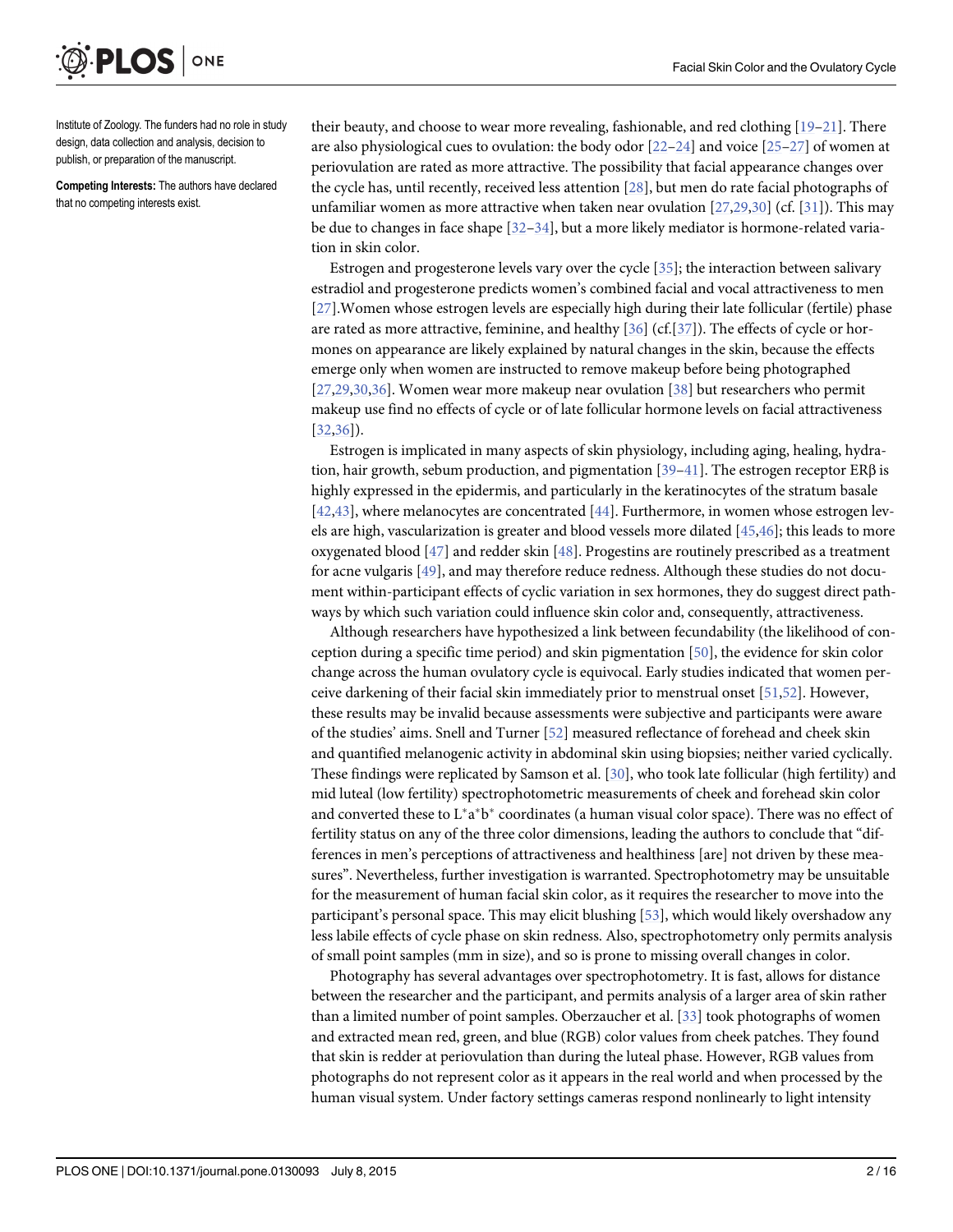<span id="page-2-0"></span>and are biased toward certain wavebands, particularly the long (red) [[54](#page-13-0)]. Because Oberzaucher et al. [[33](#page-12-0)] neither report correcting for these problems, nor state how the color changes they describe would be perceived by humans, the effect they identify may be inaccurate or, even if genuine, so small as to be biologically irrelevant [[4\]](#page-11-0). Recently, Jones et al. [[55](#page-13-0)] reported data from two samples showing significantly greater redness, but not yellowness or lightness, of facial skin when women are photographed at times when their salivary estradiol is relatively high. They used a 24-colour chart to convert their images from non-linear camera RGB to CIE-LAB values. It is difficult to assess the effectiveness of their conversion, particularly given the possibility of eye-camera metamerism, which is far more likely when such a small sample of colours is used for calibration. We note that 40 to 60 samples is recommended for this technique [\[56\]](#page-13-0). Jones et al. [\[55\]](#page-13-0) argue that the changes they detect may be visible to humans, given that discrimination thresholds for within-participant changes in facial redness are lower than for non-face stimuli [\[57\]](#page-13-0), but they do not estimate perceptibility with a model of the human visual system.

In this study we use a method outlined in detail by Stevens et al. [\[54\]](#page-13-0),[[58](#page-13-0)] to objectively measure the color of skin patches from photographs and map color values to the human visual system, thereby enabling accurate representation of color and quantitative measurement of perceptual differences [[59](#page-13-0)]. These methods have been applied to the study of cyclic variation in facial skin color in the rhesus macaque, demonstrating that the ratio of red to green (hereafter, redness) is higher [\[5](#page-11-0)] and luminance lower [[4\]](#page-11-0) when females are most fertile. Because there is no single consistently applied method of categorizing human fertile and nonfertile phases [[60](#page-13-0)], and because it is unclear at which points in the cycle one might expect the greatest variation in skin color [[33](#page-12-0),[55](#page-13-0)], we opted to photograph women daily for the duration of at least one cycle and to analyze data using Fourier regression. This analytical method is more commonly employed in the fields of epidemiology and climatology [[61](#page-13-0),[62](#page-13-0)], but is suitable here because our outcomes vary continuously over a cycle of known periodicity (the  $\sim$ 28 day ovulatory cycle). We hypothesized that skin redness and luminance peak near ovulation and are lower at other times, and that these differences would be perceptible to the human visual system.

#### Methods

#### Ethics statement

This study was approved by the Cambridge Psychology Research Ethics Committee (project number pre.2011.66). Participants consented in writing before taking part.

#### **Participants**

We recruited 30 female participants through the social contacts of two female undergraduate researchers at a UK university. Three participants withdrew and five were excluded (three for not detecting a luteinizing hormone surge, and two for not reporting the date on which their next period began). The final sample was 22 women (mean age = 23.36 years, SD = 4.94). Eighteen self-identified as White, three as East-Asian, and one as Hispanic. We did not ask participants to identify their sexuality.

Participants consented to participate in a study of appearance and to be photographed daily, excluding weekends, for the duration of at least one month. We did not inform participants of our hypotheses. At the start of the study, no participant had used hormonal contracep-tives for at least three months [\[30,36,](#page-12-0)[63](#page-13-0)]. Hormonal contraceptive users were excluded because research indicates that the attractiveness of these women does not change cyclically [[24](#page-12-0),[25](#page-12-0)[,64](#page-13-0)], and because we expected that hormonal contraceptives would disrupt any cyclical effects of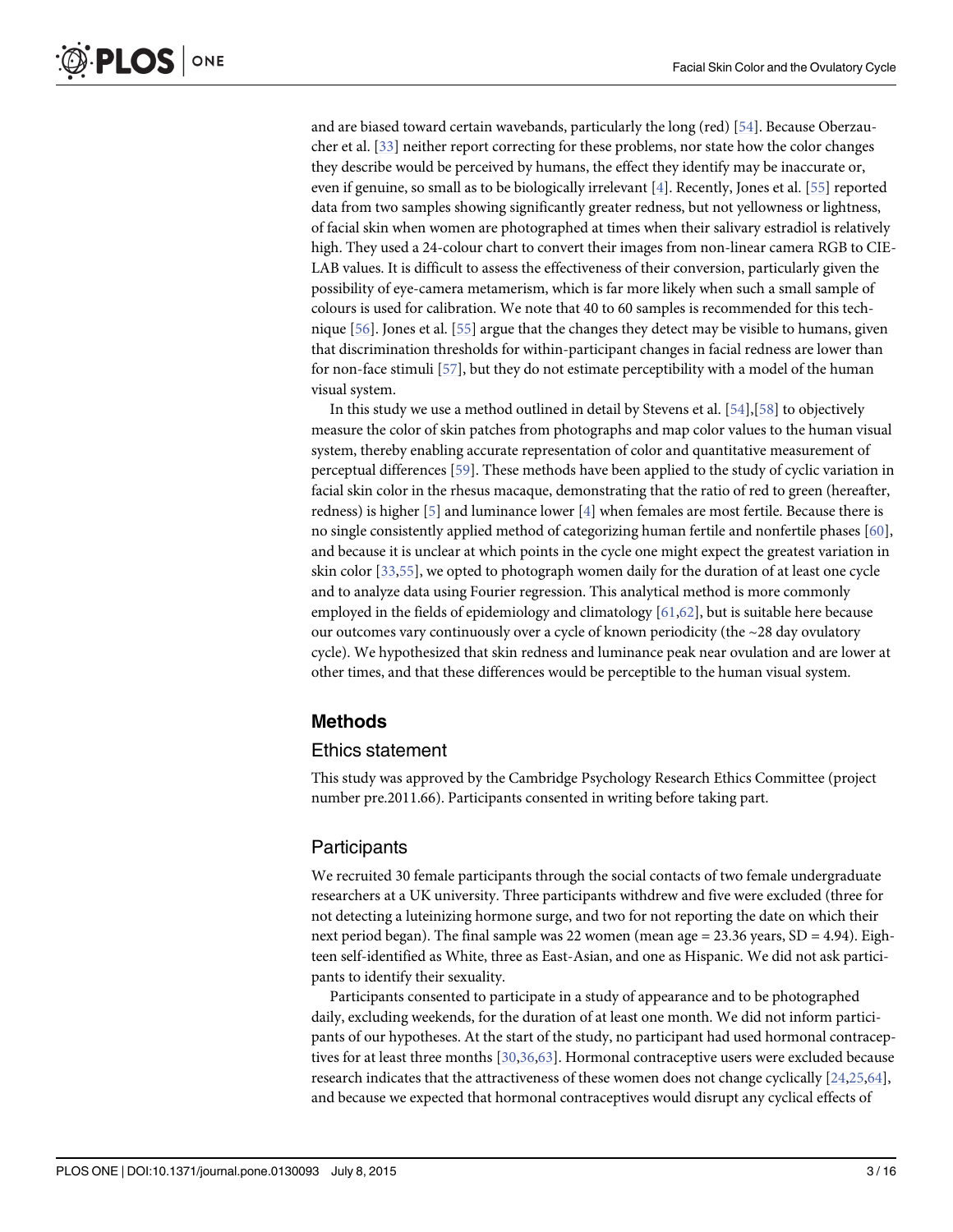<span id="page-3-0"></span>hormones on skin color. Other studies that report cyclic changes in appearance have excluded women who use hormonal contraceptives [[27](#page-12-0),[29,30,](#page-12-0)[55\]](#page-13-0).

Participants reported average cycle duration, date of onset of current or previous menses, and the expected date of onset of their next menses. Three days before the estimated date of ovulation (following Puts [\[65\]](#page-13-0)), participants began daily use of luteinizing hormone (LH) tests with urine applicators (Clearblue Easy Ovulation Test; Unipath, Bedford, UK). Participants received verbal and written directions so that they could interpret the test results. We did not inform participants what the tests were designed to detect, nor did we provide the tests in original packaging. Participants reported the date on which their test results were consistent with a surge in LH. After detecting a surge, participants continued to test for at least two days to verify the end of the surge (multiple peaks or a prolonged surge may indicate an abnormal cycle [\[66](#page-13-0)]). Participants reported the onset of next menses, either in person or via email. At debrief, no participant reported having correctly intuited the hypothesis of the study.

## Photography

Photography took place during UK winter months (January 2012 through March 2012, and November 2012 through March 2013) when tanning through exposure to the sun is likely to be minimal. All photographs were taken by women (RQ, JP, or HMR), because the sex of the researcher can influence participant facial temperature [[53](#page-13-0)] (if increases in temperature are associated with blushing, the sex of the photographer may also affect participant skin color). We arranged for photographs to be taken on weekdays, as and when participants were available (mean number of photographs analyzed per participant =  $13.36$ , SD =  $4.11$ ). Participants were photographed at the same time each day, either between 14:00 and 15:00 or 18:00 and 19:00, and reported removing makeup at least one hour prior to arriving at the laboratory. We asked participants to adopt a neutral expression and head posture, remove spectacles, and tie their hair back from their face and ears. Participants wore a black hairdressers' smock to limit the effects of clothing on appearance, because light reflecting off clothes may cast a noticeable tint on skin tones (color spill). This is especially important given evidence that women's choice of clothing type and color varies cyclically [\[19](#page-11-0)–[21\]](#page-12-0). Although some researchers investigating facial skin color have taken similar precautions to mitigate possible effects of clothing on appearance [\[67](#page-14-0)], Jones et al. [[55](#page-13-0)] is the only other study of cycle and appearance to report doing so.

Photography took place in one of two small rooms with drawn curtains. The participant sat before a beige felt backdrop onto which was affixed an 18% gray card. Our camera was a Canon 350D camera with Canon zoom lens EFD 18-55mm. A ring flash (Canon macro ring lite MR-14EX flash) was used to ensure even lighting on the participant's face. The camera was placed 2m from the participant's chair, and tripod height was adjusted so that the camera lens was level with the participant's eyes. Photographs were taken in RAW format to avoid lossy compression [\[68\]](#page-14-0). The photographer inspected all photographs immediately and retook any that were unsatisfactory (due to technical problems or to the participant blinking, tilting her head, or adopting a non-neutral expression).

#### Color measurements

Camera linearization models were generated from eight calibrated Spectralon grey reflectance standards varying in reflectance from 99% to 2% [\[54\]](#page-13-0). Linearization models for red, green, and blue had  $R^2$  values >0.999. Photographs were converted to uncompressed 16-bit TIFF files, and then linearized and standardized against the 18% grey card using a script written by JT in ImageJ [\[69](#page-14-0)]. This process controls for the effect of any variation in light conditions [\[54\]](#page-13-0).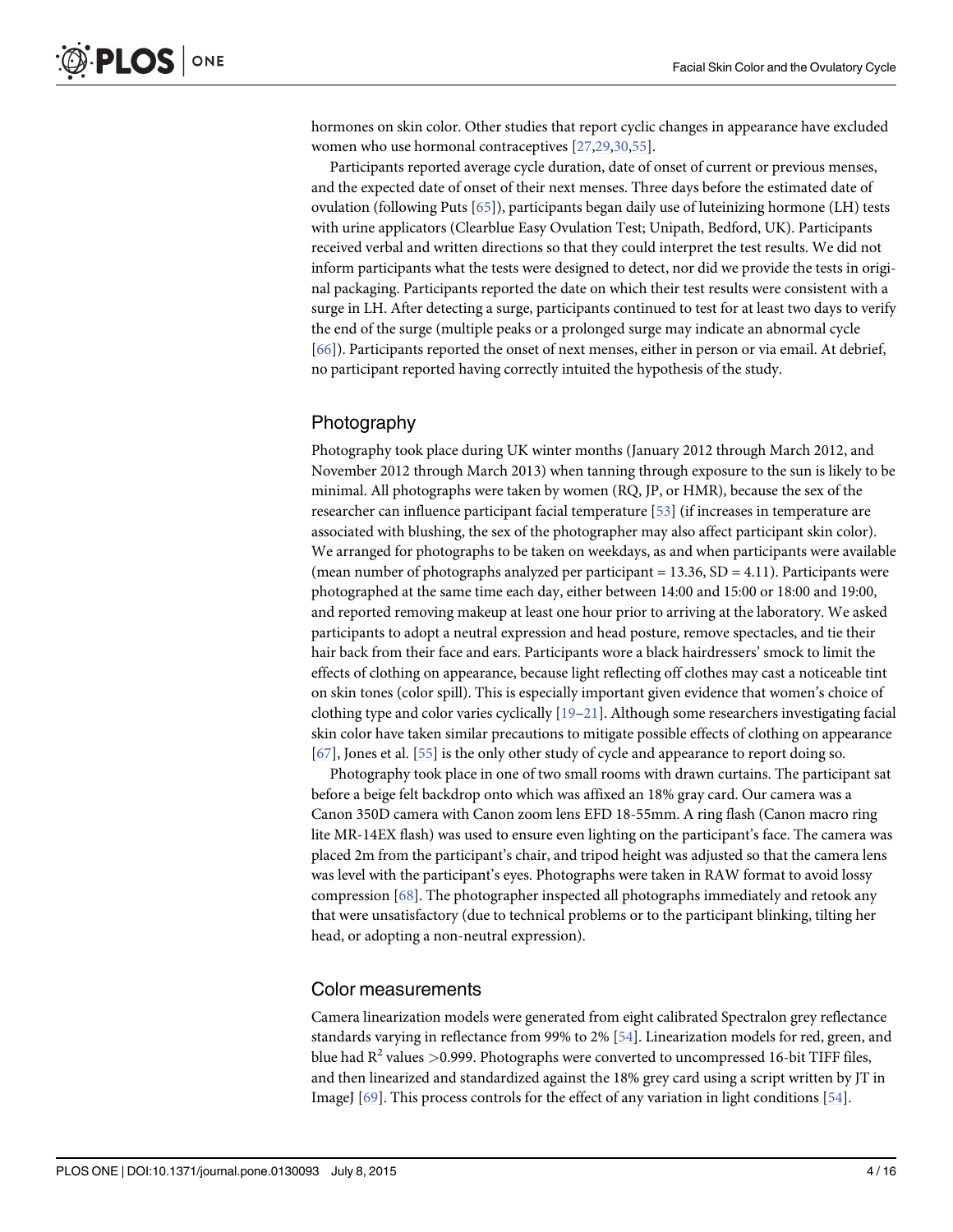<span id="page-4-0"></span>We extracted two skin patches from each photograph in ImageJ, one on each cheek. Patch width was 30% of the participant's interpupilary distance, and patch height 26% of the interpupilary distance. The innermost top corner of each patch was positioned 30% of the interpupilary distance below the mean Y coordinates of the pupils and on a line bisecting each pupil on the X axis (see [Fig 1\)](#page-6-0). Patches were therefore equivalent in relative dimensions and position to those extracted by Jones et al. [[70](#page-14-0)].

We measured the mean RGB values for each patch, and converted these to photon catch values equivalent to long, medium, and short wave (LMS) cone responses, and to CIE XYZ responses. We then averaged the left and right patch values, giving one color value per photograph. Cone-catch models were generated following the methodology of Párraga et al. [\[59](#page-13-0)]. Human cone-catch quanta (LMS sensitivities from Stockman and Sharpe [[71](#page-14-0)], and CIE XYZ 1931 standard 2° observer) and camera responses were calculated from a dataset of 3139 natural reflectance spectra, modeled under D65 lighting conditions at 1nm increments from 400- 700nm. Polynomial models were generated from these cone-catch quanta allowing us to map from camera to human cone-catch values. All models reported conversion  $R^2$  values  $>$  = 0.999. Mapping from camera to animal color space is highly accurate compared to modeling animal vision with reflectance spectra (e.g. [[72,73\]](#page-14-0)).16-bit RGB images were converted to CIE XYZ and then to LAB in 32-bit to rule out clipping. All model generation and image processing was performed using custom-written code (JT) in R  $[74]$  $[74]$  $[74]$  and ImageJ  $[69]$  $[69]$  $[69]$ . Human LMS color differences were calculated as just noticeable differences (JNDs) using a model of receptor noise by Vorobyev and Osorio [\[75\]](#page-14-0), where a value of 1 corresponds to a discriminable or perceptible difference under optimal lighting conditions. We calculated JNDs using cone ratios of 1:0.5: 0.03125 SW:MW:LW, and Weber fractions of 0.08:0.02:0.02 and 0.09:0.02:0.02) based on Vorobyev and Osorio [[75](#page-14-0)]. Because cone ratios are variable in humans we also calculated JNDs using the minimum and maximum cone ratios reported for humans by Hofer et al. [[76](#page-14-0)] of 1:1:0.03125 and 1:0.06:0.03125 SW:MW:LW. In addition to JNDs we calculated perceptual differences in LAB space, an internationally developed color space that is the standard for representing human color vision. In LAB space, L specifies luminance (achromatic brightness), A specifies the red-green ratio, and B specifies the blue-yellow ratio. A difference greater than 2.2 of any values within one of these three axes is noticeable under optimal lighting [[77](#page-14-0)]. Cheek patch color contrasts were calculated against day 14 of the adjusted cycle (the day of the luteinizing hormone surge; see below), generating JND differences, and differences in the A (redness) axis values throughout the cycle  $(A_{diff}$  i.e. day 14 A value minus the sample day value). We also calculated differences in the B axis and Euclidean distance between the three points  $(\Delta E)$  ([\(S1](#page-10-0)) [Text](#page-10-0) and S<sub>1</sub> and S<sub>2</sub> Figs).

#### Fertility estimation

Estimates of mean cycle duration and the timing of ovulation and the LH surge vary [\[35](#page-12-0)[,66,](#page-13-0)[78](#page-14-0)–  $82$ ]. We assume a mean cycle duration of 28 days [\[78,81](#page-14-0)] and that, in a 28 day cycle, the urinary LH peak occurs one day before ovulation  $[81]$  $[81]$  $[81]$  and 15 days prior to menstrual onset  $[80]$  $[80]$  $[80]$  (i.e. on day 14 of a 28 day cycle, where menses begins on day 1).

Participants' cycles differed in length. Following Puts [\[65\]](#page-13-0), we fit all participants to an 'adjusted' 28 day cycle. First, we numbered each cycle day  $D<sup>n</sup>$ , beginning with the first day of menses  $(D^1)$ . Then we transformed  $D^n$  into their expected equivalents in a 28 day cycle  $(D_a^{\phantom{a}n})$ : the day of onset of menses was coded  $D_a^{\;\;l}$ , the day of the LH surge as  $D_a^{\;\;l4}$ , and the final day of the cycle (the day preceding the onset of the next menses) as  $D_a^{28}$ . Other days were transformed such that, for days preceding the LH surge,  $D_a^{\ n}$  = (13 / ( $D^{lh}-1$ )) +  $D_a^{\ p}$ , and for days succeeding LH surge,  $D_a^{\;\;n}$  = (14 / ( $D^f$ — $D^{lh}$ )) +  $D_a^{\;\;p}$ , where  $D^{lh}$  is the  $D^n$  of the LH surge,  $D^f$  is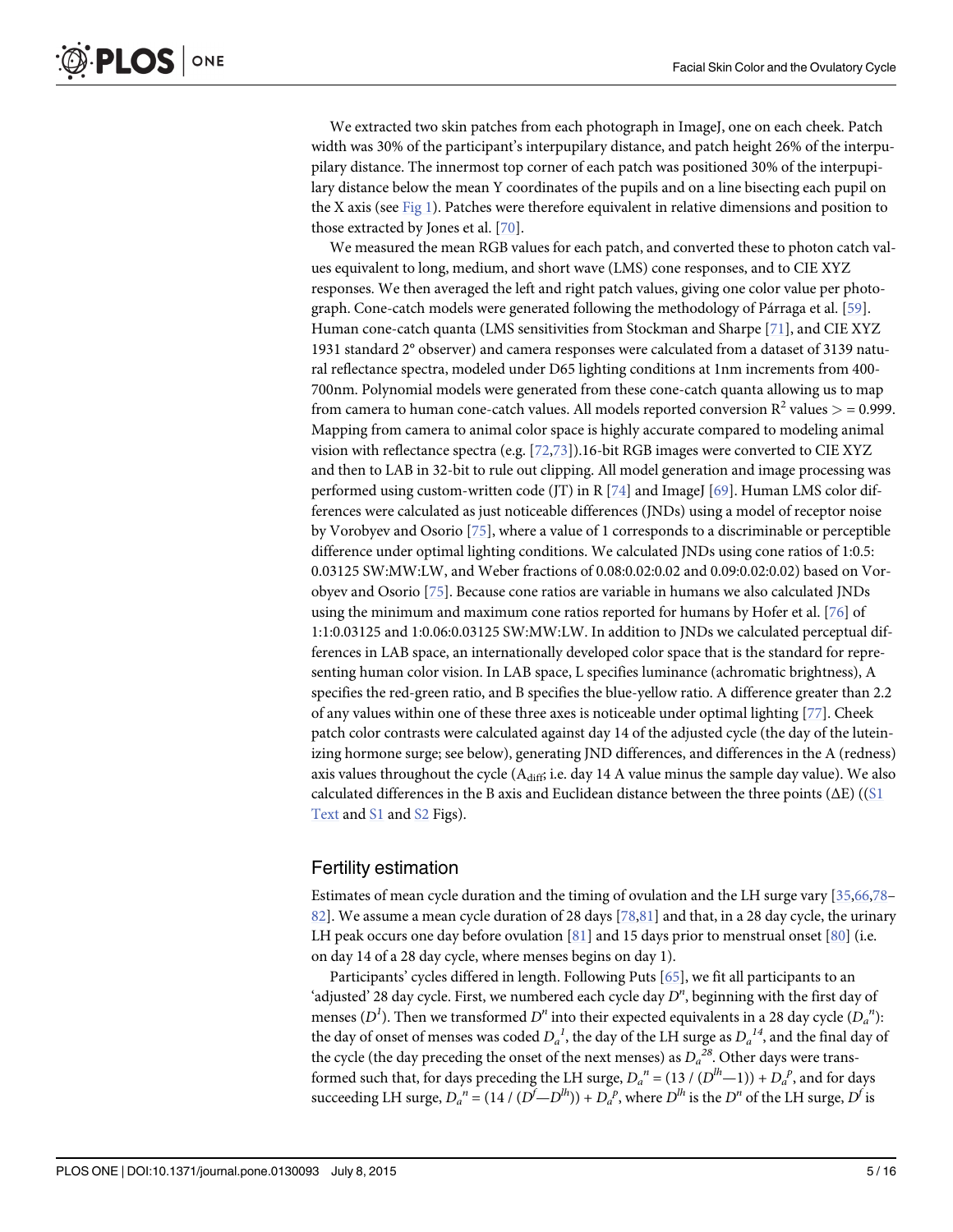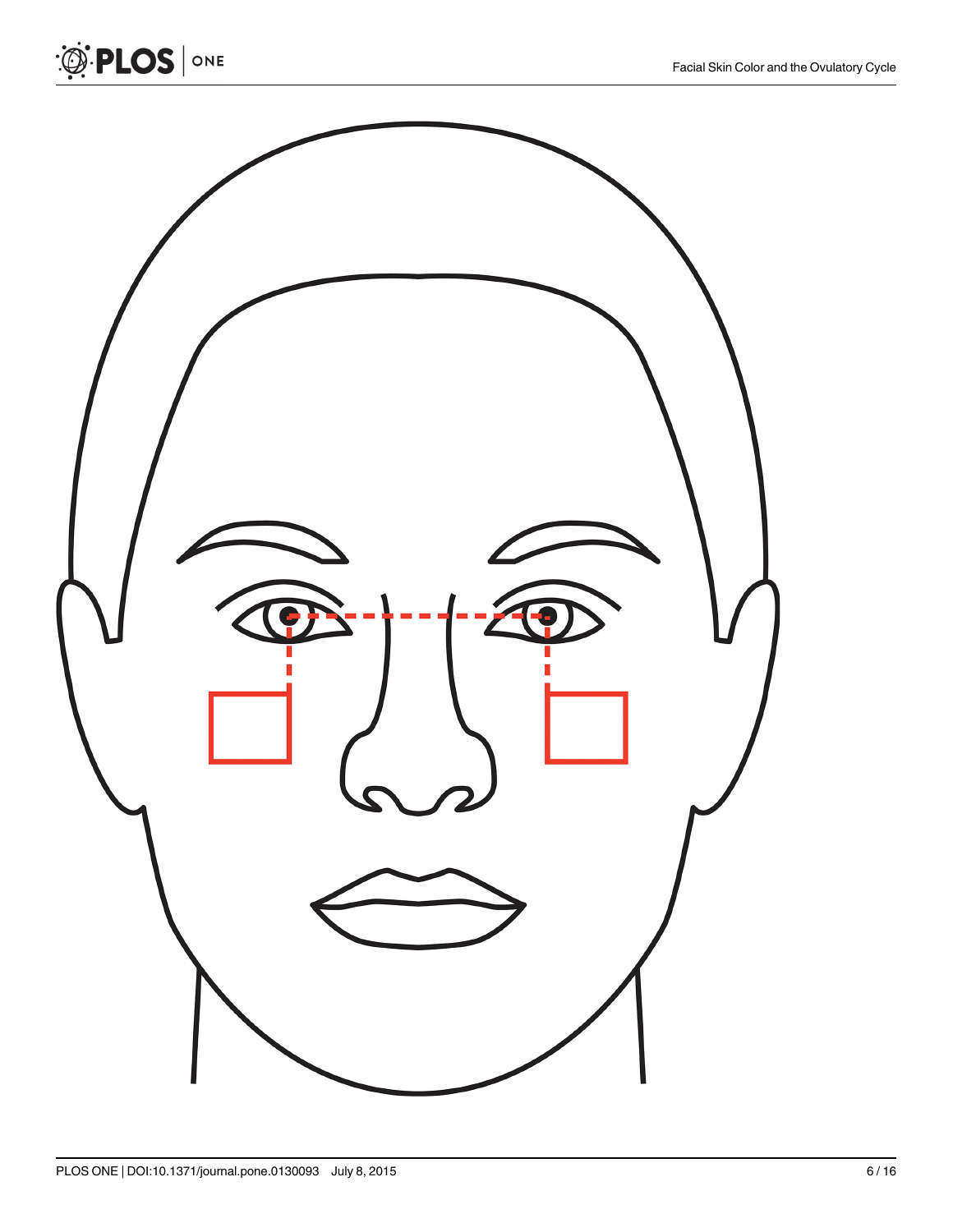<span id="page-6-0"></span>[Fig 1. L](#page-4-0)ocation of skin patches extracted from each photograph for use in color analyses. Dashed lines are distances used to position patches; solid rectangles describe the patches. See text for procedure.

#### doi:10.1371/journal.pone.0130093.g001

the  $D^n$  of the final day of the cycle, and  $D_a^{\ p}$  is the  $D_a^{\ n}$  preceding the  $D_a^{\ n}$  being calculated. For example, if cycle duration is 33 days and the LH surge occurs on  $D^{20}$ , the  $D_a^{\;\;n}$  of the second cycle day  $(D^2)$  would be  $(13 / (20-1)) + 1 = 1.68$ , and the  $D_a^{\{n\}}$  of the day succeeding the day of the LH surge  $(D^{21})$  would be  $(14 / (33-20)) + 14 = 15.08$ .

Following Gangestad et al. [\[83](#page-14-0)–[85](#page-14-0)], we estimated women's conception risk at each session using actuarial data on the likelihood of conception after a single act of intercourse in women with regular cycles [\[86\]](#page-14-0). We assigned risk values based on the participants' transformed cycle days, interpolating between conception risk estimates where transformed days were not integers (e.g. a photograph taken on  $D_a^{\;\;10.5}$  would be allocated a value midway between those associated with days 10 and 11).

#### Statistical analyses

We carried out the statistical analysis in Stata 12 [[87\]](#page-14-0), employing a mixed effects Fourier (or trigonometric) regression model. Fourier regression is a natural extension of cosinor-rhythmometry developed by Nelson et al. [\[88](#page-14-0)] to analyze how an outcome varies continuously over a cycle of known periodicity. Whereas cosinor-rhythmometry fits only a simple sine wave, Fourier regression has greater flexibility to capture more realistic cyclic patterns. As far as we are aware, Fourier regression has not previously been used in research on the human ovulatory cycle, but it is widely used to analyze seasonality and diurnal rhythms in epidemiology and climatology (Fernández et al. [[61\]](#page-13-0) and Bliss [\[62\]](#page-13-0) provide instructive examples) and is regarded as the standard approach for this type of data [[89](#page-14-0)]—the circular equivalent of polynomial regression. Random intercepts were fitted to account for variation between participants and, nested within participant, between cycles. The cyclic patterns were captured using the first two pairs of Fourier terms, i.e. sin(θ), cos(θ), sin(2θ) cos(2θ), where θ is the angle representing the cycle phase at the time of measurement. (Higher order terms were not found to be significant.) The effect size was measured as the standard deviation of the fitted curve over the full cycle [\[90\]](#page-14-0), i.e. the square root of half the sum of the squared coefficients of the Fourier terms. We based the confidence intervals for the fitted curves plotted in [Fig 2](#page-8-0) on the variances and covariances of the parameter estimates obtained from the observed information matrix. This tells us about the precision with which the shape of the curves were estimated while ignoring the (irrelevant here) precision with which the intercept (mean across all women) is measured.

#### **Results**

The ratio of long wave to medium wave cone responses (i.e. redness) varied significantly across the ovulatory cycle,  $\chi^2$  (4) = 18.02,  $p > \chi^2$  = 0.0012. Redness decreased rapidly after menstrual onset, increased during the second week of the cycle, and remained elevated throughout the luteal phase [\(Fig 2A\)](#page-8-0). Controlling for conception risk did not alter the significance of the cycle effect,  $\chi^2$  (4) = 14.79,  $p > \chi^2$  = 0.0052.

This variation in redness (chromatic difference) was not, however, predicted to be perceptible to the human visual system when we modeled JNDs using the Vorobyev and Osorio model with three different cone ratio values representing standard, minimum, and maximum cone proportions. All JNDs were <1. Nor was the variation in redness perceptible as measured by the A axis of LAB space. The change in redness did not exceed 2.2 in magnitude [\(Fig 2B,](#page-8-0)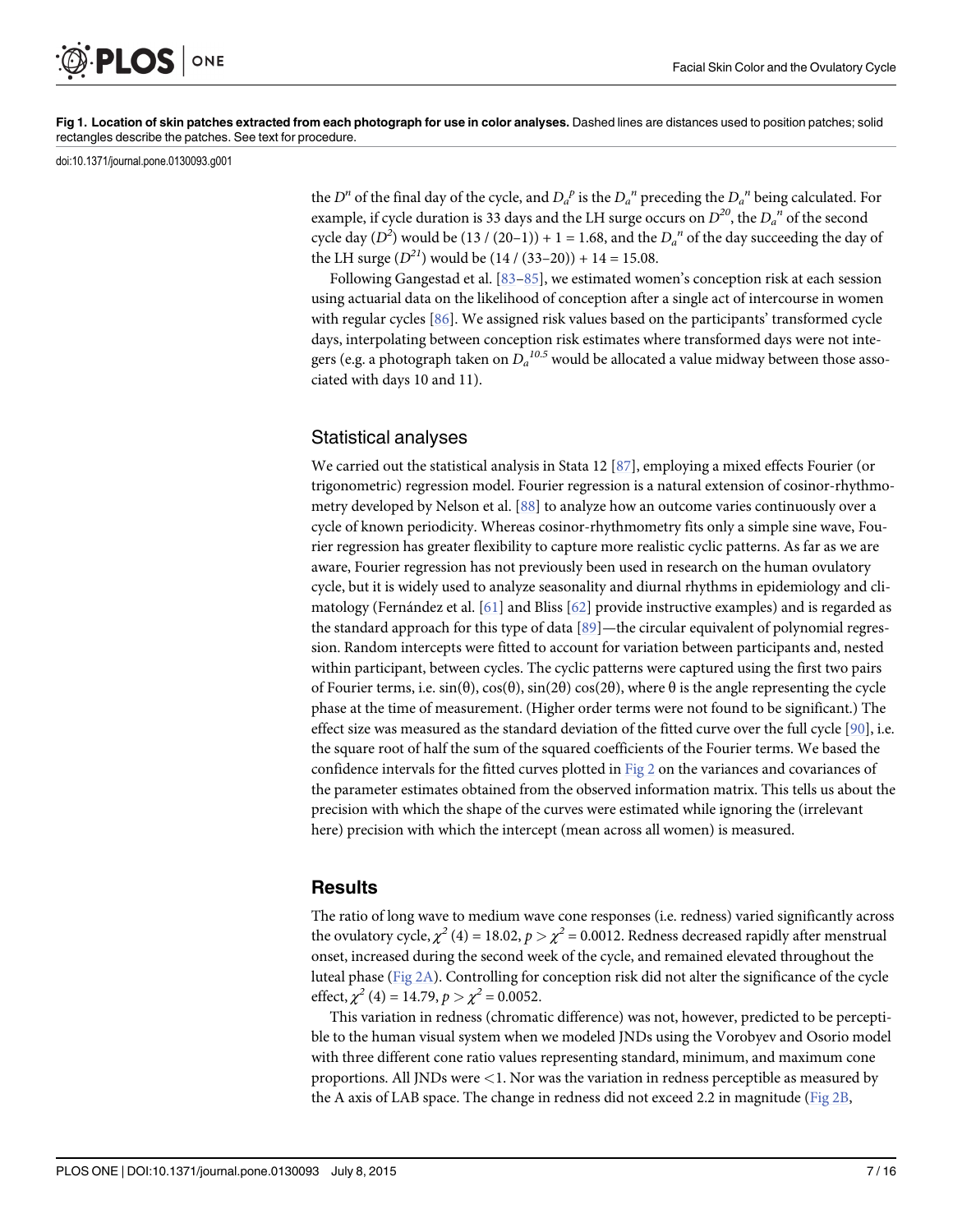

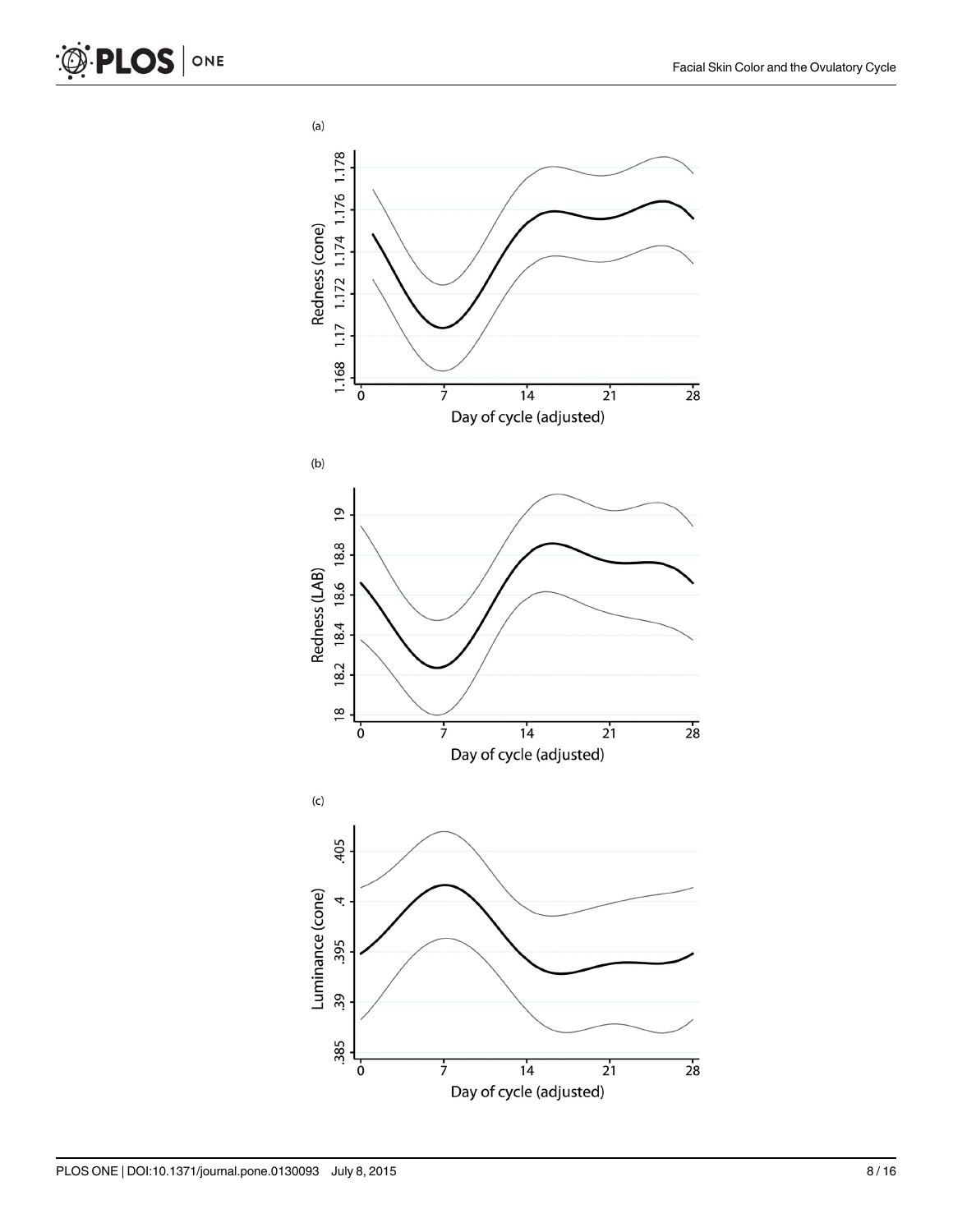<span id="page-8-0"></span>[Fig 2. C](#page-6-0)olor of facial skin over the 28-day adjusted ovulatory cycle. Mean redness (a) and luminance (c). (b) shows redness in LAB space. The grey lines indicate 95% confidence intervals. Higher values mean redder or lighter skin. The variation in redness is significant; the variation in luminance is not.

doi:10.1371/journal.pone.0130093.g002

amplitude change is about 0.6 +/- 1.2). A difference of 2.2 in LAB space equates to a perceptual difference [\[77\]](#page-14-0).

Luminance varied across the ovulatory cycle, but not significantly ( $Fig 2C$ ).

#### **Discussion**

We predicted that the redness and luminance of women's facial skin would peak near ovulation. Contrary to our hypothesis, cyclic changes in luminance were non-significant. Redness did vary significantly across the ovulatory cycle, but the pattern of change was more complex than we anticipated. The ratio of long wave to medium wave (LW:MW, red:green, high values signify redness) decreased during the first week of the cycle, before increasing in the days preceding ovulation when conception after a single act of intercourse is most likely [[86](#page-14-0),[91](#page-14-0)]. Redness remained elevated throughout the nonfertile luteal phase. However, these changes were small; calculation of discrimination thresholds using two models of human vision (LAB space and receptor noise) indicated that individual differences would not be detectable even under optimal lighting conditions. It is therefore doubtful that cyclical changes in skin color drive the reported effects of cycle on women's appearance.

When women are in the fertile rather than the nonfertile phase of their cycle, their faces are rated more attractive [\[27,29,30,33](#page-12-0)]. Roberts et al. [\[29\]](#page-12-0) found that masking hair, ears, and visible clothing reduces but does not eliminate this effect, demonstrating that some of the variance in attractiveness is due to changes in the face itself. These changes could involve face shape and expression [[32](#page-12-0)–[34](#page-12-0)] or, as Roberts et al. [\[29\]](#page-12-0) suggest, lip color and size, pupilary dilation, and skin color and tone [[29](#page-12-0)]. Humans are sensitive to variation in skin color [\[57](#page-13-0)[,92\]](#page-15-0), and are attracted to facial skin color patterns characteristic of healthiness [[70](#page-14-0)], youthfulness [[93](#page-15-0)], a diet rich in carotenoids [\[94,95](#page-15-0)], and high blood perfusion [[96\]](#page-15-0).

Our findings are in line with those of Oberzaucher et al.  $[33]$  $[33]$  $[33]$  and Jones et al.  $[55]$  $[55]$  $[55]$ , in that we found that human facial skin varies cyclically in redness but not luminance. Oberzaucher et al. [\[33](#page-12-0)] analyzed photographs taken on the day of ovulation (high fertility) and 14 days after ovulation (low fertility). Our results, from photographs taken daily over the whole cycle, suggest that redness remains high and constant between ovulation and the onset of the next menses, and so do not support the pattern of change reported by Oberzaucher et al. [\[33\]](#page-12-0). We believe that our findings are the more valid because we used methods that give an accurate measure of real-world color as perceived by the human visual system. Jones et al. [\[55\]](#page-13-0) photographed women five times at intervals of one week and found that facial skin was redder when estradiol levels were relatively high. They note that estradiol is high during the late follicular phase but can remain high during the early luteal phase [\[97\]](#page-15-0). These are the phases when we found skin to be at its reddest.

When we modeled how skin would be perceived by the human visual system, we found that, although significant changes in redness were detected, the differences in skin color were below the level detectable by the human visual system. Even if redness comparisons were made by persons with maximally sensitive cones of individuals displayed side-by-side under ideal lighting conditions, the differences would not be noticeable [\[77\]](#page-14-0). It is therefore unlikely that these genuine color differences act as a cue or signal of female fertility status, or are responsible for effects of cycle on female attractiveness [[27,29,30,33,](#page-12-0)[98](#page-15-0)]. Nevertheless, our results must be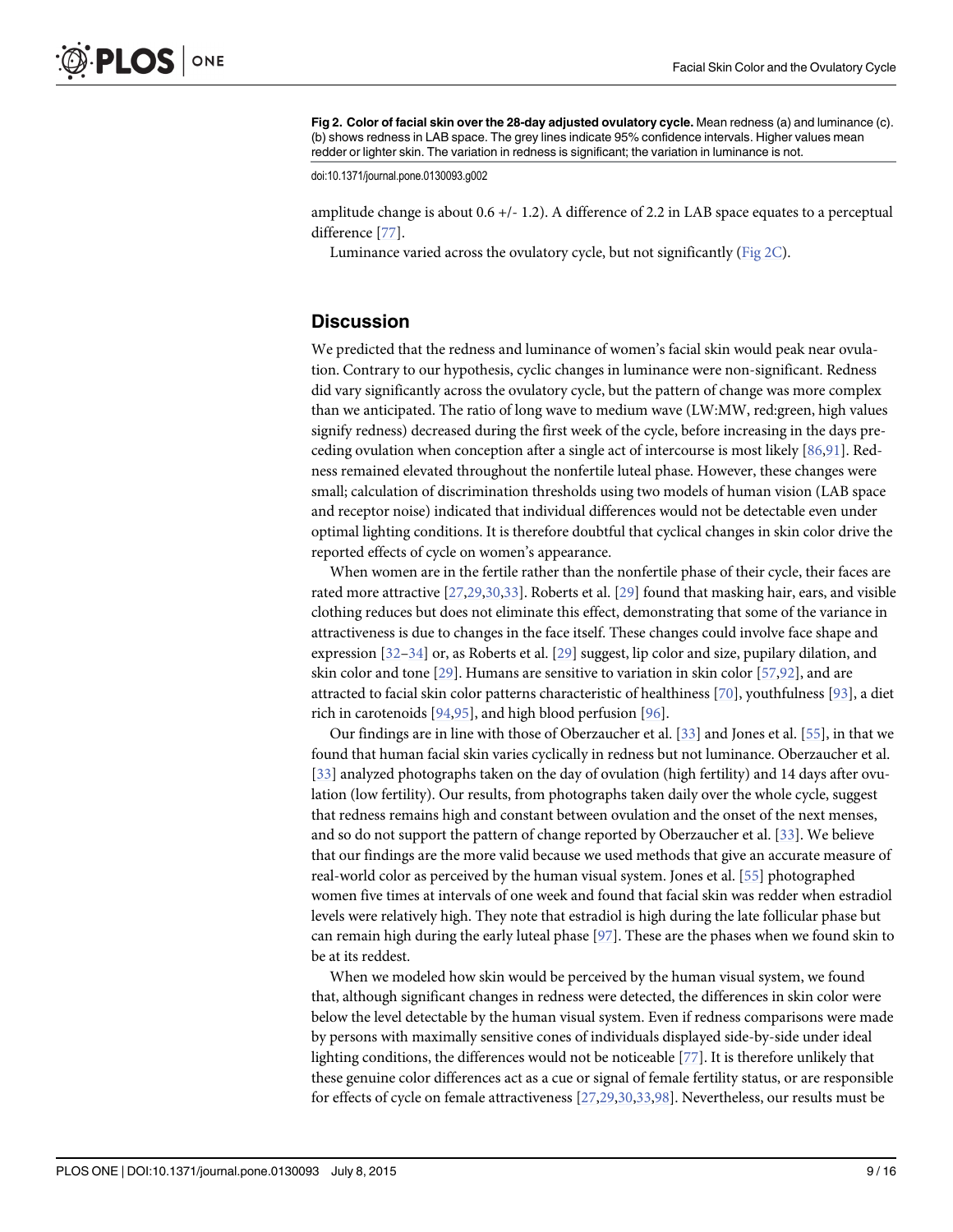<span id="page-9-0"></span>considered preliminary until we have established through behavioral testing of human receivers that the change in redness is not detectable.

We also did not find an effect of cycle on facial skin luminance, suggesting that self-reported changes in human skin lightness are inaccurate or based on regions of the face (e.g. around the eyes) that we did not analyze here [[51,52](#page-13-0)]. The relationship between cycle and skin luminance seen in the rhesus macaque  $[4]$  $[4]$  $[4]$  does not appear to be a feature of our own lineage.

Women may lack a perceptible skin color cue to their fertility status because they have lost what was once an advertisement of ovulation, possibly to confuse males as to the paternity of their offspring [[99](#page-15-0)] or for other reasons unrelated to sexual selection [\[100\]](#page-15-0). Cyclical changes in skin color in the absence of anogenital swellings may by symptomatic of an evolutionary stage preceding loss of all fertility-related skin color changes [[5](#page-11-0)]; if we ever possessed these color cues, our species may be nearer to complete loss than other catarrhines. Evidence shows that anogenital swelling evolved in our closest primate relatives only after our lineages diverged [\[101,102](#page-15-0)], and therefore that humans never possessed this more conspicuous cue to fertility. Women may stand to benefit by concealing all remaining cues to ovulation, such as body odor [\[26,27\]](#page-12-0) or face shape [[32](#page-12-0)–[34\]](#page-12-0), but have not yet concealed these sufficiently to avoid their being detected by men, who are (or were) under selection pressure to acquire information about female fertility [\[12,](#page-11-0)[28\]](#page-12-0). Alternatively, women may have suppressed cues to ovulation that are widely perceptible, and retained those that can be directed at preferred men. Women's voices are more attractive at peak fertility [[25,26](#page-12-0)], but women also modulate their voices to sound more attractive when addressing attractive men  $[103]$  $[103]$ ; it remains to be seen whether this modulation is greater midcycle. Attractive physical ornaments, such as revealing or red clothing [\[19](#page-11-0)–[21\]](#page-12-0), may also be adopted when women are likely to encounter attractive prospective mates. And there is evidence that attractive behaviors, such as a flirtatious manner, are deployed more at peak fertility—but only in the presence of attractive men [[18](#page-11-0)]. This lends support to the suggestion by Campbell [\[104\]](#page-15-0) that researchers might find "voluntary signaling by the female replacing the involuntary physiological signals of estrus". Some physical cues may, however, be equally labile as the behavioral and be facultatively deployed. Men are attracted to women with dilated pupils [\[105\]](#page-15-0), which indicate arousal. Women might attract unwanted male attention if their pupils were permanently dilated, or if they were dilated for the duration of the fertile phase. As pupil size can vary on the scale of seconds, it is unsurprising that women's pupils increase in diameter during the fertile phase, but only in response to sexually significant stimuli [[106](#page-15-0)]. Skin redness can also vary rapidly, as when a person blushes and the skin is perfused with blood [[107](#page-15-0)]. Although we found an effect of cycle on skin redness, it is possible that skin redness may, like pupil dilation, be perceptibly greater during the fertile phase only in response to sexually significant stimuli.

A limitation of our study is that our sample mostly comprised White women. All of the research on cyclic variation in facial appearance has involved predominantly White/Caucasian samples from Europe or North America  $[27,29-34]$  $[27,29-34]$  $[27,29-34]$  $[27,29-34]$  $[27,29-34]$ . Research that replicates the effect of cycle on attractiveness in non-White samples may be informative. Estradiol levels are higher at all points of the cycle in African American compared to White American women [[108](#page-15-0)]. As estrogen is implicated in cyclic variation in phenotype [[27](#page-12-0)[,55,63,](#page-13-0)[109,110\]](#page-15-0), facial attractiveness may vary differently in women of different ethnicities. This may be especially true of skin color variation, because Black African observers rely more on skin color when judging the attractiveness of Black African faces, while White Europeans rely more on face shape [\[111\]](#page-15-0).

Further investigation is also warranted to determine the relationship between cyclic variation in skin redness and basal body temperature (BBT). The pattern of change we report is not what one would expect if redness is influenced primarily and directly by estrogen, which peaks in the days preceding ovulation but is relatively low during most of the luteal phase  $[112]$  (cf.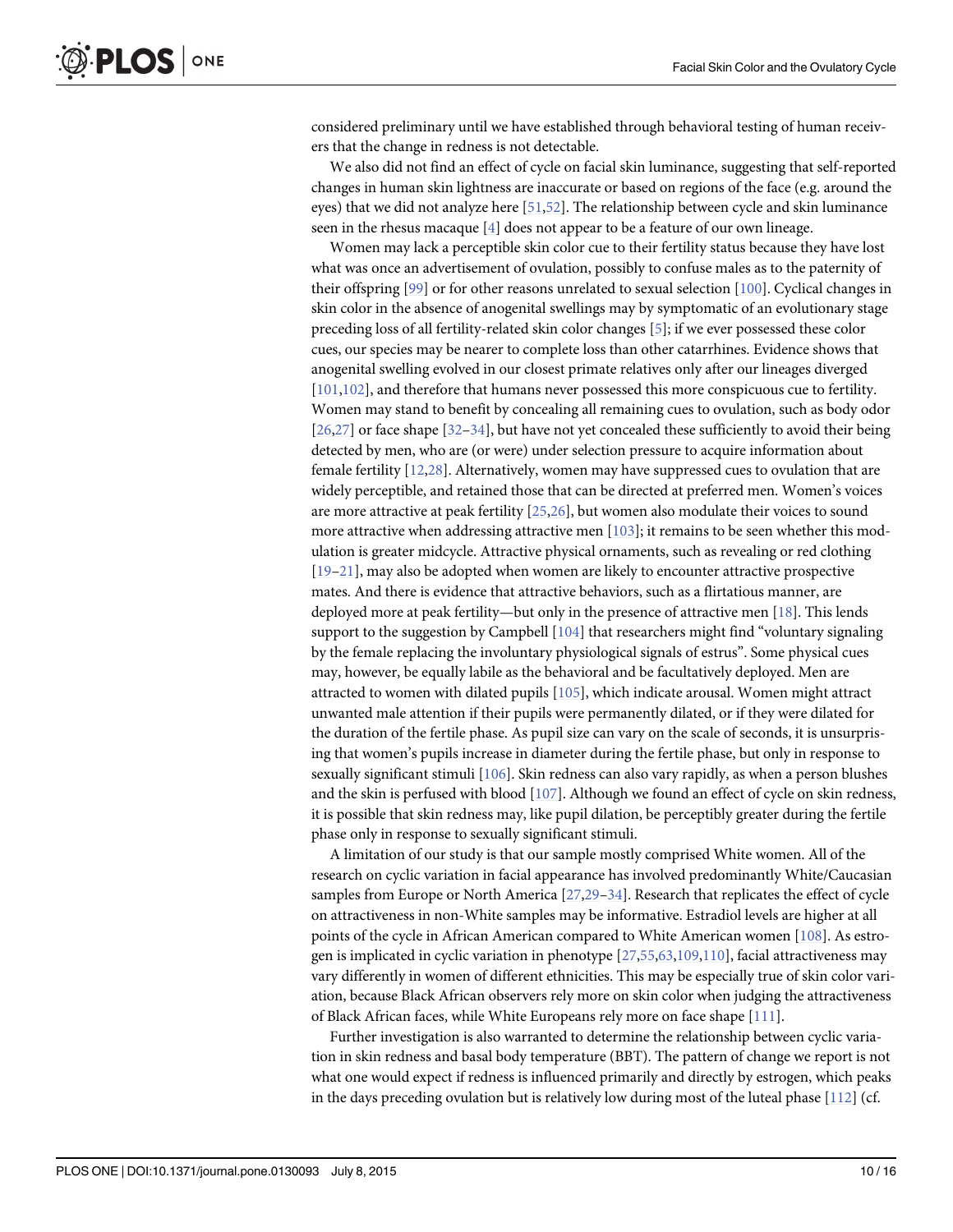<span id="page-10-0"></span>[\[97](#page-15-0)]). BBT abruptly rises after ovulation and remains high until the onset of the next menses [\[113\]](#page-15-0); this also describes the change we observed in skin redness, except that skin redness tended to rise prior to, rather than subsequent to, ovulation. It is plausible that skin becomes redder around ovulation because blood flow to the skin increases to allow heat to be convected from the body. Future studies should investigate if cyclic variation in facial skin redness is greater in women who vary more in BBT, and whether the change in skin redness precedes that in BBT.

This study shows that human female skin redness varies over the cycle but that this variation is not perceptible by the human visual system. We therefore conclude that the well-documented cyclic variation in female facial attractiveness is not driven by color. Whether men's responses to women who differ in cycle position and are encountered outside of the laboratory [\[64](#page-13-0)[,98\]](#page-15-0) are influenced by women's facultative variation in skin color, possibly mediated by body temperature [\[53](#page-13-0)] and blood perfusion/oxygenation [\[96](#page-15-0)], is an outstanding question.

# Supporting Information

[S1 Dataset.](http://www.plosone.org/article/fetchSingleRepresentation.action?uri=info:doi/10.1371/journal.pone.0130093.s001) Includes cycle day (adjusted), and cone LW, MW, and SW. (XLSX)

[S1 Fig.](http://www.plosone.org/article/fetchSingleRepresentation.action?uri=info:doi/10.1371/journal.pone.0130093.s002) ΔE of facial skin over the 28-day adjusted ovulatory cycle. The shaded area shows +/- 1 standard error. ΔE changes encompass both color and luminance differences, and cheek patch values were found to vary significantly throughout the cycle. However, the magnitude of the modeled change (0.43) would not be perceptible to humans even if the samples were presented side-by-side under optimal conditions. S2 Fig reveals that the majority of the differences expressed in ΔE were due to red-green ratio changes rather than L (luminance) or B (blue-yellow).

(EPS)

[S2 Fig.](http://www.plosone.org/article/fetchSingleRepresentation.action?uri=info:doi/10.1371/journal.pone.0130093.s003) A<sub>diff</sub> of facial skin over the 28-day adjusted ovulatory cycle. The shaded area shows +/- 1 standard error. Cheek patch redness (red-green ratio) varied linearly with cycle day, from more red-shifted on day 0 to more neutral-shifted on day 28. However, this change (0.89) would not be perceptible by humans under ideal lighting conditions. (EPS)

[S1 Text.](http://www.plosone.org/article/fetchSingleRepresentation.action?uri=info:doi/10.1371/journal.pone.0130093.s004) Additional analyses. (DOCX)

# Acknowledgments

The authors thank Kristina Durante and James Higham for their helpful reviews of this paper. RPB is supported by an Anniversary Research Fellowship at Northumbria University. MS and JT were supported by a David Philips Research Fellowship awarded to MS by the Biological Sciences Research Council (BBSRC) (BB/G022887/1). HMR was supported by a Junior Research Fellowship at Churchill College, University of Cambridge, and is supported by an Institute Research Fellowship at the Institute of Zoology. The funders had no role in study design, data collection and analysis, decision to publish, or preparation of the manuscript.

## Author Contributions

Conceived and designed the experiments: RPB JT RQ JP TKS HMR. Performed the experiments: RQ JP HMR. Analyzed the data: JT PGL AJCF MS HMR. Contributed reagents/materials/analysis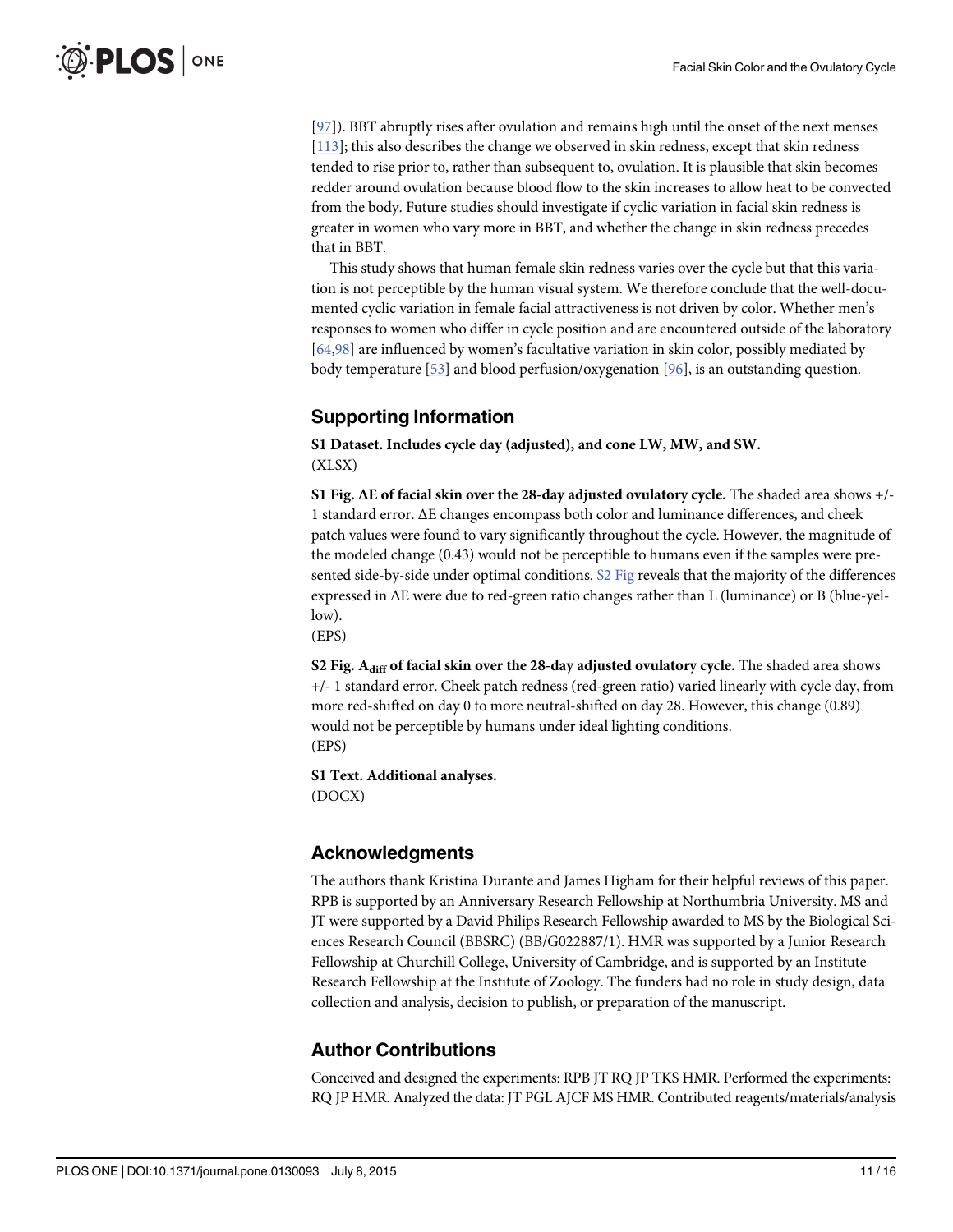<span id="page-11-0"></span>tools: JT PGL MS TKS HMR. Wrote the paper: RPB JT AJCF RQ JP HMR. Edited the manuscript: PGL MS TKS.

#### **References**

- Deschner T, Heistermann M, Hodges K, Boesch C. Timing and probability of ovulation in relation to sex skin swelling in wild West African chimpanzees, Pan troglodytes verus. Anim Behav. 2003; 66 (551–560).
- 2. Higham JP, MacLarnon AM, Ross C, Heistermann M, Semple S. Baboon sexual swellings: Information content of size and color. Horm Behav. 2008; 53(3):452–62. Baboon sexual swellings: Information content of size and color. doi: [10.1016/j.yhbeh.2007.11.019](http://dx.doi.org/10.1016/j.yhbeh.2007.11.019) PMID: [18206889](http://www.ncbi.nlm.nih.gov/pubmed/18206889)
- [3.](#page-0-0) Barelli C, Heistermann M, Boesch C, Reichard UH. Sexual swellings in wild white-handed gibbon females (Hylobates lar) indicate probablity of ovulation. Horm Behav. 2007; 51(2):221–30. doi: [10.](http://dx.doi.org/10.1016/j.yhbeh.2006.10.008) [1016/j.yhbeh.2006.10.008](http://dx.doi.org/10.1016/j.yhbeh.2006.10.008) PMID: [17137580](http://www.ncbi.nlm.nih.gov/pubmed/17137580)
- [4.](#page-0-0) Higham JP, Brent LJN, Dubuc C, Accamando AK, Engelhardt A, Gerald MS, et al. Color signal information content and the eye of the beholder: a case study in the rhesus macaque. Behav Ecol. 2010; 21(4):739–46. doi: [10.1093/beheco/arq047](http://dx.doi.org/10.1093/beheco/arq047) PMID: [22475874](http://www.ncbi.nlm.nih.gov/pubmed/22475874)
- [5.](#page-2-0) Dubuc C, Brent LJN, Accamando AK, Gerald MS, MacLarnon A, Semple S, et al. Sexual skin color contains information about the timing of the fertile phase in free-ranging Macaca mulatta. Int J Primatol. 2009; 30(6):777–89. doi: [10.1007/s10764-009-9369-7](http://dx.doi.org/10.1007/s10764-009-9369-7)
- 6. Fujita S, Sugiura H, Mitsunaga F, Shimizu K. Hormone profiles and reproductive characteristics in wilde female Japanese macaques (Macaca fuscata). Am J Primatol. 2004; 64(4):367–75. doi: [10.](http://dx.doi.org/10.1002/ajp.20086) [1002/ajp.20086](http://dx.doi.org/10.1002/ajp.20086) PMID: [15580584](http://www.ncbi.nlm.nih.gov/pubmed/15580584)
- [7.](#page-0-0) Setchell J, Wickings EJ, Knapp LA. Signal content of red facial coloration in female mandrills (Mandrillus sphinx). Proc R Soc Lond B. 2006; 273(1599):2395–400. doi: [10.1098/rspb.2006.3573](http://dx.doi.org/10.1098/rspb.2006.3573) PMID: [16928644](http://www.ncbi.nlm.nih.gov/pubmed/16928644)
- [8.](#page-0-0) Hrdy SB, Whitten PL. Patterning of sexual activity. In: Smuts BS, Cheney DL, Seyfarth RM, Wrangham RW, Struhsaker TT, editors. Primate Societies. Chicago, IL: University of Chicago Press; 1987. p. 370–84.
- 9. Higham JP, Hughes KD, Brent LJN, Dubuc C, Engelhardt A, Heistermann M, et al. Familiarity affects the assessment of female facial signals of fertility by free-ranging male rhesus macaques. Proc R Soc Lond B. 2011; 278(1723):3452–8. doi: [10.1098/rspb.2011.0052](http://dx.doi.org/10.1098/rspb.2011.0052) PMID: [21471112](http://www.ncbi.nlm.nih.gov/pubmed/21471112)
- [10.](#page-0-0) Huchard E, Courtiol A, Benavides JA, Knapp LA, Raymond M, Cowlishaw G. Can fertility signals lead to quality signals? Insights from the evolution of primate sexual swellings. Proc R Soc Lond B. 2009; 276(1663):1889–97. doi: [10.1098/rspb.2008.1923](http://dx.doi.org/10.1098/rspb.2008.1923) PMID: [19324772](http://www.ncbi.nlm.nih.gov/pubmed/19324772)
- [11.](#page-0-0) Nunn CL. The evolution of exaggerated sexual swellings in primates and the graded-signal hypothesis. Anim Behav. 1999; 58(2):229–46. doi: [10.1006/anbe.1999.1159](http://dx.doi.org/10.1006/anbe.1999.1159) PMID: [10458874](http://www.ncbi.nlm.nih.gov/pubmed/10458874)
- [12.](#page-0-0) Gangestad SW, Thornhill R. Human oestrus. Proc R Soc Lond B. 2008; 275:991–1000. doi: [10.1098/](http://dx.doi.org/10.1098/rspb.2007.1425) [rspb.2007.1425](http://dx.doi.org/10.1098/rspb.2007.1425)
- 13. Gildersleeve K, Haselton MG, Fales MR. Do women's mate preferences change across the ovulatory cycle? A meta-analytic review. Psychol Bull. 2014; 140(5):1205–59. doi: [10.1037/a0035438](http://dx.doi.org/10.1037/a0035438)
- [14.](#page-0-0) Welling LLM, Puts DA. Female adaptations to ovulation. In: Weekes-Shackelford VA, Shackelford TK, editors. Evolutionary Perspectives on Human Sexual Psychology and Behavior. New York: Springer; 2014. p. 243–60.
- [15.](#page-0-0) Wood W, Kressel L, Joshi PD, Louie B. Meta-analysis of menstrual cycle effects on women's mate preferences Emot Rev. 2014; 6(3):229–49. doi: [10.1177/1754073914523073](http://dx.doi.org/10.1177/1754073914523073)
- [16.](#page-0-0) Jones BC, DeBruine LM, Perrett DI, Little AC, Feinberg DR, Law Smith MJ. Effects of menstrual cycle phase on face preferences. Arch Sex Behav. 2008; 37(1):78–84. doi: [10.1007/s10508-007-9268-y](http://dx.doi.org/10.1007/s10508-007-9268-y) PMID: [18193349](http://www.ncbi.nlm.nih.gov/pubmed/18193349)
- [17.](#page-0-0) Little AC, Jones BC, Burriss RP. Preferences for masculinity in male bodies change across the menstrual cycle. Horm Behav. 2007; 51(5):633–9. doi: [10.1016/j.yhbeh.2007.03.006](http://dx.doi.org/10.1016/j.yhbeh.2007.03.006) PMID: [17466990](http://www.ncbi.nlm.nih.gov/pubmed/17466990)
- [18.](#page-0-0) Cantú SM, Simpson JA, Griskevicius V, Weisberg YJ, Durante KM, Beal DJ. Fertile and selectively flirty: Women's behavior toward men changes across the ovulatory cycle. Psychol Sci. 2014; 25 (2):431–8. doi: [10.1177/0956797613508413](http://dx.doi.org/10.1177/0956797613508413) PMID: [24335600](http://www.ncbi.nlm.nih.gov/pubmed/24335600)
- [19.](#page-1-0) Durante KM, Li NP, Haselton MG. Changes in women's choice of dress across the ovulatory cycle: naturalistic and laboratory task-based evidence. Pers Soc Psychol Bull. 2008; 34(11):1451–60. doi: [10.1177/0146167208323103](http://dx.doi.org/10.1177/0146167208323103) PMID: [ISI:000259969000002](http://www.ncbi.nlm.nih.gov/pubmed/ISI:000259969000002).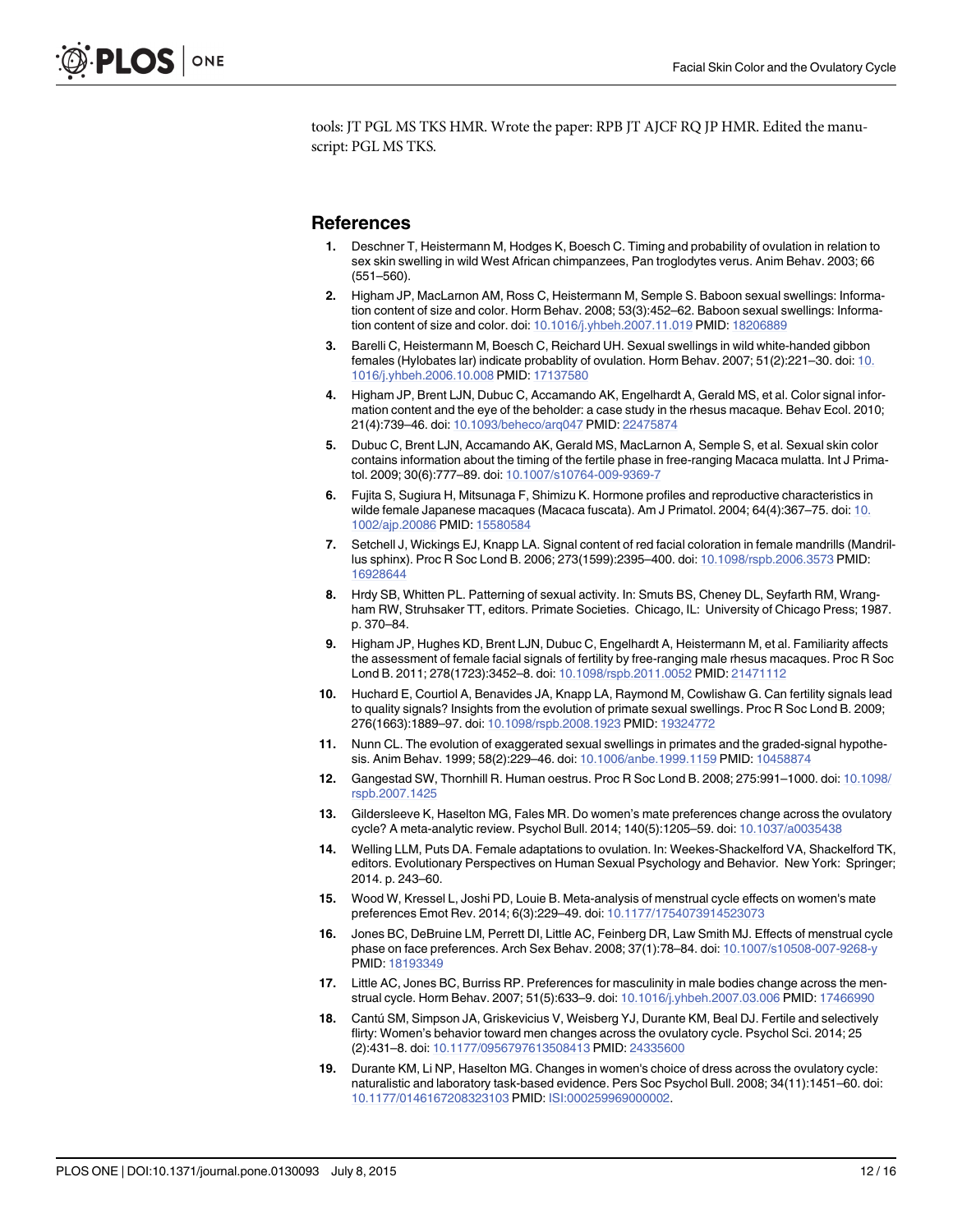- <span id="page-12-0"></span>20. Haselton MG, Mortezaie M, Pillsworth EG, Bleske-Rechek AL, Frederick DA. Ovulatory shifts in human female ornamentation: Near ovulation, women dress to impress. Horm Behav. 2007; 51 (1):40–5. doi: [10.1016/j.yhbeh.2006.07.007](http://dx.doi.org/10.1016/j.yhbeh.2006.07.007) PMID: [17045994](http://www.ncbi.nlm.nih.gov/pubmed/17045994)
- [21.](#page-1-0) Beall AT, Tracy JL. Women more likely to wear red or pink at peak fertility. Psychol Sci. 2013; 24 (9):1837–41. doi: [10.1177/0956797613476045](http://dx.doi.org/10.1177/0956797613476045) PMID: [23842955](http://www.ncbi.nlm.nih.gov/pubmed/23842955)
- [22.](#page-1-0) Thornhill R, Gangestad SW, Miller R, Scheyd G, McCollough JK, Franklin M. Major histocompatibility complex genes, symmetry, and body scent attractiveness in men and women (Homo sapiens). Behav Ecol. 2003; 14(5):668–78. PMID: [ISI:000185596600011](http://www.ncbi.nlm.nih.gov/pubmed/ISI:000185596600011).
- 23. Havlíček J, Dvořáková R, Bartoš L, Flegr J. Non-advertized does not mean concealed: Body odour changes across the human menstrual cycle. Ethology. 2006; 112(1):81–90.
- [24.](#page-1-0) Kuukasjärvi S, Eriksson CJP, Koskela E, Mappes T, Nissinen K, Rantala MJ. Attractiveness of women's body odors over the menstrual cycle: the role of oral contraceptives and receiver sex. Behav Ecol. 2004; 15(4):579–84.
- [25.](#page-1-0) Pipitone RN, Gallup GG. Women's voice attractiveness varies across the menstrual cycle. Evol Hum Behav. 2008; 29(4):268–74. doi: [10.1016/j.evothumbehav.2008.02.001](http://dx.doi.org/10.1016/j.evothumbehav.2008.02.001) PMID: [ISI:000257025100006.](http://www.ncbi.nlm.nih.gov/pubmed/ISI:000257025100006)
- [26.](#page-9-0) Bryant GA, Haselton MG. Vocal cues of ovulation in human females. Biol Lett. 2009; 5(1):12–5. doi: [10.1098/rsbl.2008.0507](http://dx.doi.org/10.1098/rsbl.2008.0507) PMID: [ISI:000262596700004](http://www.ncbi.nlm.nih.gov/pubmed/ISI:000262596700004).
- [27.](#page-1-0) Puts DA, Bailey DH, Cárdenas RA, Burriss RP, Welling LLM, Wheatley JR, et al. Women's attractiveness changes with estradiol and progesterone across the ovulatory cycle. Horm Behav. 2013; 63 (1):13–9. doi: [10.1016/j.yhbeh.2012.11.007](http://dx.doi.org/10.1016/j.yhbeh.2012.11.007) PMID: [23159480](http://www.ncbi.nlm.nih.gov/pubmed/23159480)
- [28.](#page-1-0) Haselton MG, Gildersleeve K. Can men detect ovulation? Curr Dir Psychol Sci. 2011; 20(2):87–92. doi: [10.1177/0963721411402668](http://dx.doi.org/10.1177/0963721411402668)
- [29.](#page-1-0) Roberts SC, Havlíček J, Flegr J, Hruskova M, Little AC, Jones BC, et al. Female facial attractiveness increases during the fertile phase of the cycle. Proc R Soc Lond B (Suppl) Biol Lett. 2004; 271:S270– S2. doi: [10.1098/rsbl.2004.0174](http://dx.doi.org/10.1098/rsbl.2004.0174)
- [30.](#page-1-0) Samson N, Fink B, Matts P. Does a woman's skin color indicate her fertility level? Preliminary findings. Swiss J Psychol. 2011; 70(4):199–202. doi: [10.1024/1421-0185/a000057](http://dx.doi.org/10.1024/1421-0185/a000057)
- [31.](#page-1-0) Bleske-Rechek A, Harris HD, Denkinger K, Webb RM, Erickson L, Nelson LA. Physical cues of ovulatory status: A failure to replicate enhanced facial attractiveness and reduced waist-to-hip ratio at high fertility. Evol Psychol. 2011; 9(3):336–53. PMID: [22947979](http://www.ncbi.nlm.nih.gov/pubmed/22947979)
- [32.](#page-1-0) Bobst C, Lobmaier JS. Men's preference for the ovulating female is triggered by subtle face shape differences. Horm Behav. 2012; 62(4):413–7. doi: [10.1016/j.yhbeh.2012.07.008](http://dx.doi.org/10.1016/j.yhbeh.2012.07.008) PMID: [22846725](http://www.ncbi.nlm.nih.gov/pubmed/22846725)
- [33.](#page-1-0) Oberzaucher E, Katina S, Schmehl SF, Holzleitner IJ, Mehu-Blantar I, Grammer K. The myth of hidden ovulation: Shape and texture changes in the face during the menstrual cycle. J Evol Psychol. 2012; 10(4):163–75. doi: [10.1556/JEP.10.2012.4.1](http://dx.doi.org/10.1556/JEP.10.2012.4.1)
- [34.](#page-1-0) Bobst C, Lobmaier JS. Is preference for ovulatory female's faces associated with men's testosterone levels? Horm Behav. 2014; 66(3):487–92. doi: [10.1016/j.yhbeh.2014.06.015](http://dx.doi.org/10.1016/j.yhbeh.2014.06.015) PMID: [24975650](http://www.ncbi.nlm.nih.gov/pubmed/24975650)
- [35.](#page-1-0) Mihm M, Gangooly S, Muttukrishna S. The normal menstrual cycle in women. Anim Reprod Sci. 2011; 124(3):229–36. doi: [10.1016/j.anireprosci.2010.08.030](http://dx.doi.org/10.1016/j.anireprosci.2010.08.030) PMID: [20869180](http://www.ncbi.nlm.nih.gov/pubmed/20869180)
- [36.](#page-1-0) Law Smith MJ, Perrett DI, Jones BC, Cornwell RE, Moore FR, Feinberg DR, et al. Facial appearance is a cue to oestrogen levels in women. Proc R Soc Lond B. 2006; 273:135–40.
- [37.](#page-1-0) Probst F, Bobst C, Lobmaier JS. Testosterone-to-estradiol ratio is associated with female facial attractiveness. Q J Exp Psychol. in press. doi: [10.1080/17470218.2015.1024696](http://dx.doi.org/10.1080/17470218.2015.1024696)
- [38.](#page-1-0) Guéguen N. Makeup and menstrual cycle: Near ovulation, women use more cosmetics. Psychol Rec. 2012; 62(3):541–8.
- [39.](#page-1-0) Thornton MJ. The biological action of estrogens on the skin. Exp Dermatol. 2002; 11(6):487–502. doi: [10.1034/j.1600-0625.2002.110601.x](http://dx.doi.org/10.1034/j.1600-0625.2002.110601.x) PMID: [12473056](http://www.ncbi.nlm.nih.gov/pubmed/12473056)
- 40. Shah MG, Maibach HI. Estrogen and skin. Am J Clin Dermatol. 2001; 2(3):143–50. doi: [10.2165/](http://dx.doi.org/10.2165/00128071-200102030-00003) [00128071-200102030-00003](http://dx.doi.org/10.2165/00128071-200102030-00003) PMID: [11705091](http://www.ncbi.nlm.nih.gov/pubmed/11705091)
- [41.](#page-1-0) Thornton MJ. Oestrogen functions in skin and skin appendages. Expert Opin Ther Targets. 2005; 9 (3):617–29. doi: [10.1517/14728222.9.3.617](http://dx.doi.org/10.1517/14728222.9.3.617) PMID: [15948678](http://www.ncbi.nlm.nih.gov/pubmed/15948678)
- [42.](#page-1-0) Pelletier G, Ren L. Localization of sex steroid receptors in human skin. Histol Histopathol. 2004; 19 (2):629–36. PMID: [15024720](http://www.ncbi.nlm.nih.gov/pubmed/15024720)
- [43.](#page-1-0) Thornton MJ, Taylor AH, Mulligan K, Al-Azzawi F, Lyon CC, O'Driscoll J, et al. The distribution of estrogen receptor β is distinct to that of estrogen receptor α and the androgen receptor in human skin and the pilosebaceous unit. J Investig Dermatol Symp Proc. 2003; 8:100-3. doi: [10.1046/j.1523-](http://dx.doi.org/10.1046/j.1523-1747.2003.12181.x) [1747.2003.12181.x](http://dx.doi.org/10.1046/j.1523-1747.2003.12181.x) PMID: [12895004](http://www.ncbi.nlm.nih.gov/pubmed/12895004)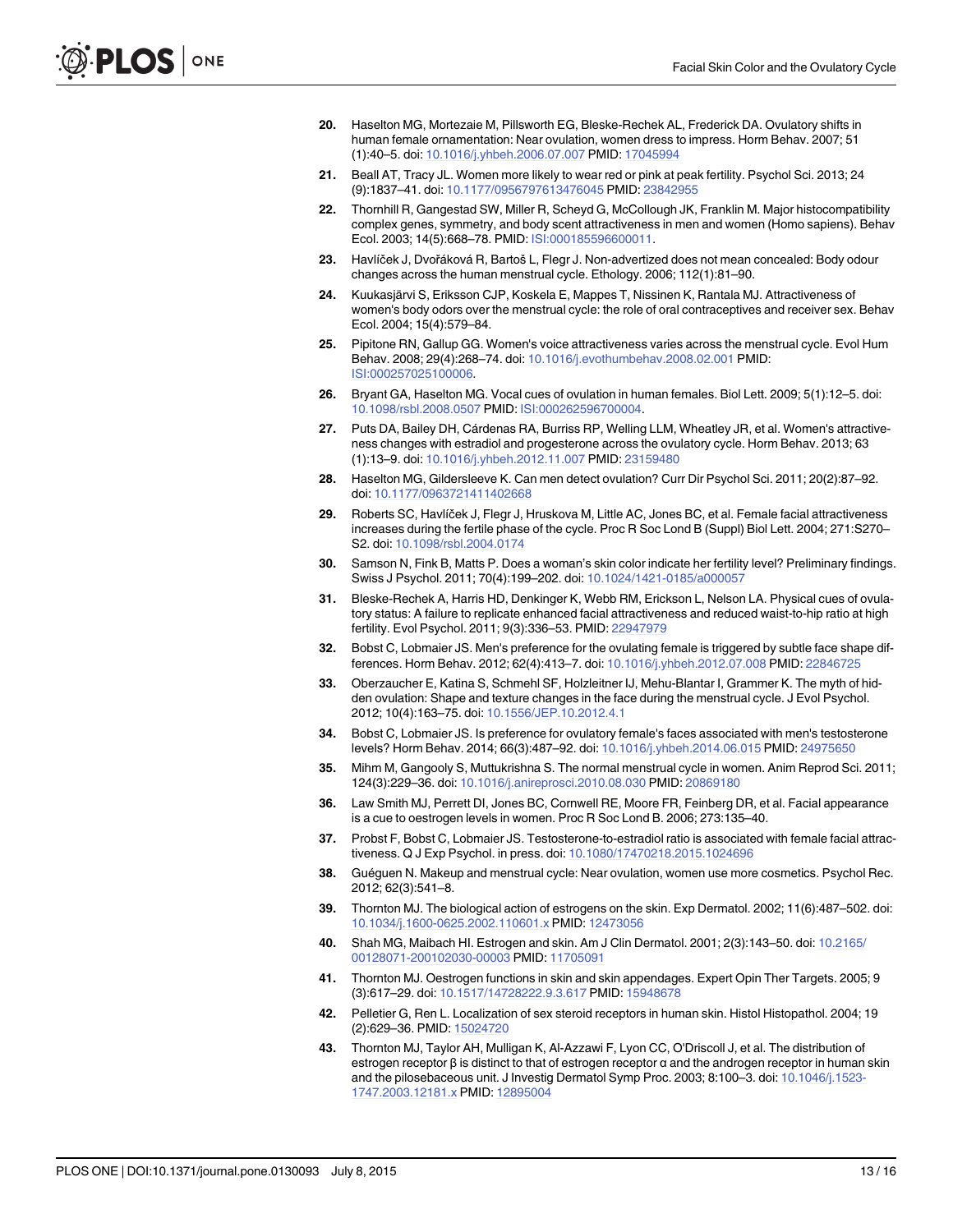- <span id="page-13-0"></span>[44.](#page-1-0) Yin JY, Fisher DE. Melanocyte biology and skin pigmentation. Nature. 2007; 445:843-50. doi: [10.](http://dx.doi.org/10.1038/nature05660) [1038/nature05660](http://dx.doi.org/10.1038/nature05660) PMID: [17314970](http://www.ncbi.nlm.nih.gov/pubmed/17314970)
- [45.](#page-1-0) Brincat MP. Hormone replacement therapy and the skin. Maturitas. 2000; 35(2):107–17. PMID: [10924836](http://www.ncbi.nlm.nih.gov/pubmed/10924836)
- [46.](#page-1-0) Charkoudian N, Stephens DP, Pirkle KC, Kosiba WA, Johnson JM. Influence of female reproductive hormones on local thermal control of skin blood flow. J Appl Physiol. 1999; 87(5):1719–23. PMID: [10562614](http://www.ncbi.nlm.nih.gov/pubmed/10562614)
- [47.](#page-1-0) Liu D, Moberg E, Kollind M, Lins PE, Adamson U, Macdonald IA. Arterial, arterialized venous, venous and capillary blood glucose measurements in normal man during hyperinsulinaemic euglycaemia and hypoglycaemia. Diabetologia. 1992; 35(3):287–90. PMID: [1563586](http://www.ncbi.nlm.nih.gov/pubmed/1563586)
- [48.](#page-1-0) Piérard GE. EEMCO quidance for the assessment of skin colour. J Eur Acad Dermatol Venereol. 1998; 10(1):1–11. doi: [10.1111/j.1468-3083.1998.tb00921.x](http://dx.doi.org/10.1111/j.1468-3083.1998.tb00921.x) PMID: [9552751](http://www.ncbi.nlm.nih.gov/pubmed/9552751)
- [49.](#page-1-0) Zouboulis CC, Chen WC, Thornton MJ, Qin K, Rosenfield R. Sexual hormones in human skin. Horm Metab Res. 2007; 39(2):85–95. doi: [10.1055/s-2007-961807](http://dx.doi.org/10.1055/s-2007-961807) PMID: [17326004](http://www.ncbi.nlm.nih.gov/pubmed/17326004)
- [50.](#page-1-0) van den Berghe PL, Frost P. Skin color preference, sexual dimorphism and sexual selection: a case of gene-culture co-evolution? Ethn Racial Stud. 1986; 9(1):87–113.
- [51.](#page-1-0) McGuinness BW. Skin pigmentation and the menstrual cycle. Br Med J. 1961; 2:563–5. PMID: [13773989](http://www.ncbi.nlm.nih.gov/pubmed/13773989)
- [52.](#page-1-0) Snell RS, Turner R. Skin pigmentation in relation to the menstrual cycle. J Investig Dermatol. 1966; 47 (2):147–55. doi: [10.1038/jid.1966.119](http://dx.doi.org/10.1038/jid.1966.119) PMID: [5916127](http://www.ncbi.nlm.nih.gov/pubmed/5916127)
- [53.](#page-1-0) Hahn AC, Whitehead RD, Albrecht M, Lefevre CE, Perrett DI. Hot or not? Thermal reactions to social contact. Biol Lett. 2012; 8(5):864–7. doi: [10.1098/rsbl.2012.0338](http://dx.doi.org/10.1098/rsbl.2012.0338) PMID: [22647931](http://www.ncbi.nlm.nih.gov/pubmed/22647931)
- [54.](#page-2-0) Stevens M, Párraga CA, Cuthill IC, Partridge JC, Troscianko TS. Using digital photography to measure animal colouration. Biol J Linn Soc Lond. 2007; 90(2):211–37. doi: [10.1111/j.1095-8312.2007.](http://dx.doi.org/10.1111/j.1095-8312.2007.00725.x) [00725.x](http://dx.doi.org/10.1111/j.1095-8312.2007.00725.x)
- [55.](#page-2-0) Jones BC, Hahn AC, Fisher CI, Wincenciak J, Kandrik M, Roberts SC, et al. Facial coloration tracks changes in women's estradiol. Psychoneuroendocrinology. 2015; 56:29–34. doi: [10.1016/j.psyneuen.](http://dx.doi.org/10.1016/j.psyneuen.2015.02.021) [2015.02.021](http://dx.doi.org/10.1016/j.psyneuen.2015.02.021) PMID: [25796069](http://www.ncbi.nlm.nih.gov/pubmed/25796069)
- [56.](#page-2-0) Hong G, Luo MR, Rhodes PA. A study of digital camera colorimetric characterisation based on polynomial modeling. Color Res Appl. 2001; 26(1):76–84. doi: [10.1002/1520-6378\(200102\)26:1](http://dx.doi.org/10.1002/1520-6378(200102)26:1<76::AID-COL8>3.0.CO;23)<76::AID-COL8>[3.0.CO;2](http://dx.doi.org/10.1002/1520-6378(200102)26:1<76::AID-COL8>3.0.CO;23)–3
- [57.](#page-2-0) Re DE, Whitehead RD, Xiao D, Perrett DI. Oxygenated-blood colour change thresholds for perceived facial redness, health, and attractiveness. PLoS One. 2011; 6(3):e17859. doi: [10.1371/journal.pone.](http://dx.doi.org/10.1371/journal.pone.0017859) [0017859](http://dx.doi.org/10.1371/journal.pone.0017859) PMID: [21448270](http://www.ncbi.nlm.nih.gov/pubmed/21448270)
- [58.](#page-2-0) Stevens M, Stoddard MC, Higham JP. Studying primate color: towards visual system-dependent methods. Int J Primatol. 2009; 30:893–917. doi: [10.1007/s10764-009-9356-z](http://dx.doi.org/10.1007/s10764-009-9356-z)
- [59.](#page-2-0) Párraga CA, Troscianko T, Tolhurst DJ. Spatiochromatic properties of natural images and human vision. Curr Biol. 2002; 12(6):483-7. PMID: [11909534](http://www.ncbi.nlm.nih.gov/pubmed/11909534)
- [60.](#page-2-0) Harris CR, Chabot A, Mickes L. Shifts in methodology and theory in menstrual cycle research on attraction. Sex Roles. 2013; 69:525–35. doi: [10.1007/s11199-013-0302-3](http://dx.doi.org/10.1007/s11199-013-0302-3)
- [61.](#page-2-0) Fernández JR, Hermida RC, Mojón A. Chronobiological analysis techniques. Application to blood pressure. Philos Trans A Math Phys Eng Sci. 2009; 367:431–45. doi: [10.1098/rsta.2008.0231](http://dx.doi.org/10.1098/rsta.2008.0231) PMID: [18940774](http://www.ncbi.nlm.nih.gov/pubmed/18940774)
- [62.](#page-2-0) Bliss CI. Periodic regression in biology and climatology. Bulletin of the Connecticut Agricultural Experiment Station, New Haven. 1958; 615:1–55.
- [63.](#page-2-0) Pisanski K, Hahn AC, Fisher CI, DeBruine LM, Feinberg DR, Jones BC. Changes in salivary estradiol predict changes in women's preferences for vocal masculinity. Horm Behav. 2014; 66(3):493–7. doi: [10.1016/j.yhbeh.2014.07.006](http://dx.doi.org/10.1016/j.yhbeh.2014.07.006) PMID: [25051294](http://www.ncbi.nlm.nih.gov/pubmed/25051294)
- [64.](#page-2-0) Miller G, Tybur JM, Jordan BD. Ovulatory cycle effects on tip earnings by lap dancers: economic evidence for human estrus? Evol Hum Behav. 2007; 28:375–81. doi: [10.1016/j.evolhumbehav.2007.06.](http://dx.doi.org/10.1016/j.evolhumbehav.2007.06.002) [002](http://dx.doi.org/10.1016/j.evolhumbehav.2007.06.002)
- [65.](#page-3-0) Puts DA. Cyclic variation in women's preferences for masculine traits: potential hormonal causes. Hum Nat. 2006; 17(1):114–27.
- [66.](#page-3-0) Direito A, Bailly S, Mariani A, Ecochard R. Relationships between the luteinizing hormone surge and other characteristics of the menstrual cycle in normally ovulating women. Fert Steril. 2013; 99(1):279– 85. doi: [10.1016/j.fertnstert.2012.08.047](http://dx.doi.org/10.1016/j.fertnstert.2012.08.047) PMID: [22999798](http://www.ncbi.nlm.nih.gov/pubmed/22999798)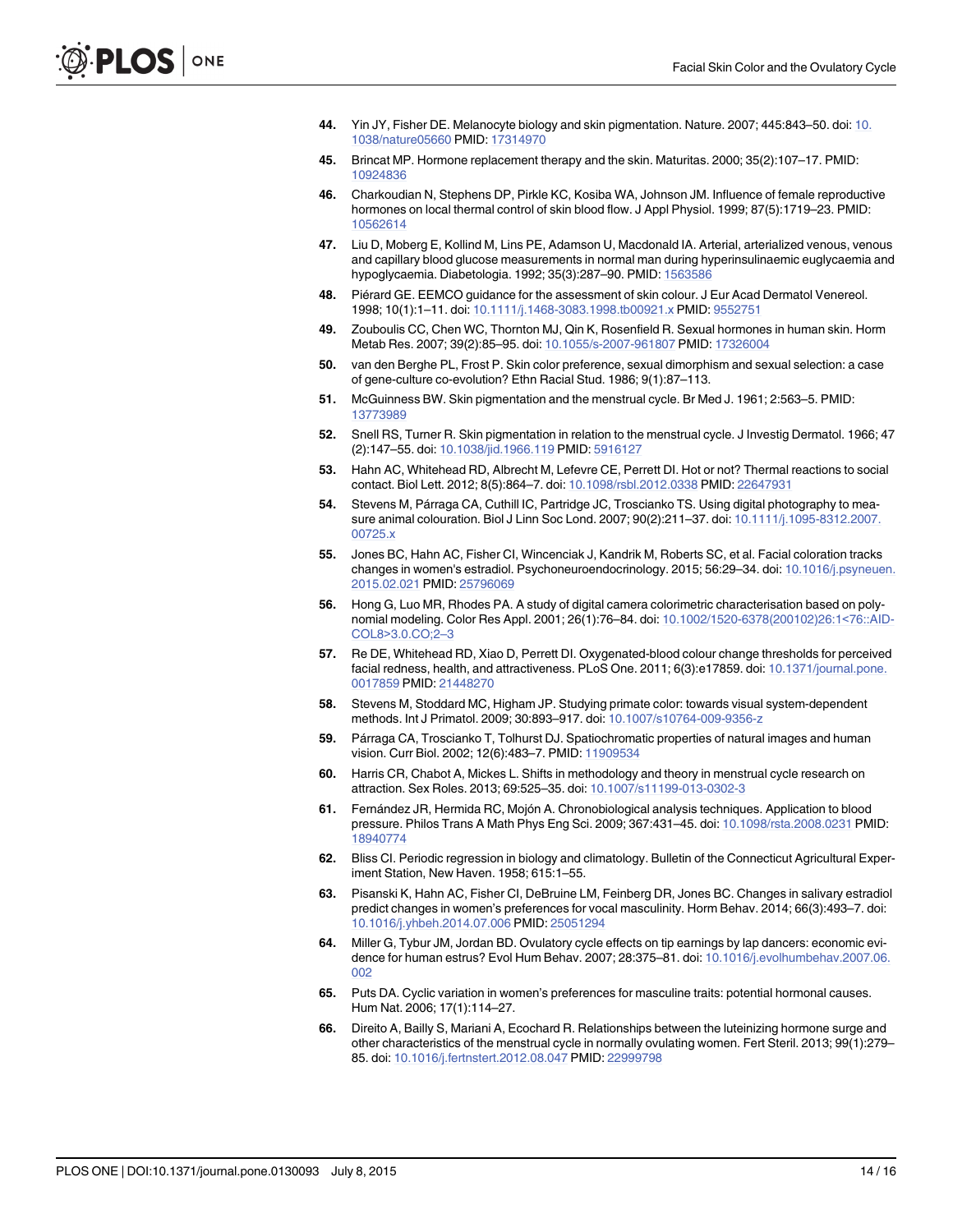- <span id="page-14-0"></span>[67.](#page-3-0) Whitehead RD, Re D, Xiao D, Ozakinci G, Perrett DI. You are what you eat: within-subject increases in fruit and vegetable consumption confer beneficial skin-color changes. PLoS One. 2012; 7(3): e32988. doi: [10.1371/journal.pone.0032988](http://dx.doi.org/10.1371/journal.pone.0032988) PMID: [22412966](http://www.ncbi.nlm.nih.gov/pubmed/22412966)
- [68.](#page-3-0) Stewart DE. Positive changes in the pre-menstrual period. Acta Psychiatr Scand. 1989; 79:400–5. PMID: [2735211](http://www.ncbi.nlm.nih.gov/pubmed/2735211)
- [69.](#page-3-0) Schneider CA, Rasband WS, Eliceiri KW. NIH Image to ImageJ: 25 years of image analysis. Nat Methods. 2012; 9:671–5. doi: [10.1038/nmeth.2089](http://dx.doi.org/10.1038/nmeth.2089) PMID: [22930834](http://www.ncbi.nlm.nih.gov/pubmed/22930834)
- [70.](#page-4-0) Jones BC, Little AC, Burt DM, Perrett DI. When facial attractiveness is only skin deep. Perception. 2004; 33(5):569–76. doi: [10.1068/p3463](http://dx.doi.org/10.1068/p3463) PMID: [15250662](http://www.ncbi.nlm.nih.gov/pubmed/15250662)
- [71.](#page-4-0) Stockman A, Sharpe LT. The spectral sensitivities of the middle-and long-wavelength-sensitive cones derived from measurements in observers of known genotype. Vision Res. 2000; 40(13):1711–37. PMID: [10814758](http://www.ncbi.nlm.nih.gov/pubmed/10814758)
- [72.](#page-4-0) Stevens M, Cuthill IC. Disruptive coloration, crypsis and edge detection in early visual processing. Proc R Soc Lond B. 2006; 273(1598):2141–7. doi: [10.1098/rspb.2006.3556](http://dx.doi.org/10.1098/rspb.2006.3556) PMID: [16901833](http://www.ncbi.nlm.nih.gov/pubmed/16901833)
- [73.](#page-4-0) Stevens M, Lown AE, Wood LE. Color change and camouflage in juvenile shore crabs Carcinus maenas. Front Ecol Evol. 2014; 2(14). doi: [10.3389/fevo.2014.00014](http://dx.doi.org/10.3389/fevo.2014.00014)
- [74.](#page-4-0) R Core Team. R: A Language and Environment for Statistical Computing. Vienna, Austria: R Foundation for Statistical Computing; 2013. doi: [10.3758/s13428-013-0330-5](http://dx.doi.org/10.3758/s13428-013-0330-5) PMID: [23519455](http://www.ncbi.nlm.nih.gov/pubmed/23519455)
- [75.](#page-4-0) Vorobyev M, Osorio D. Receptor noise as a determinant of colour thresholds. Proc R Soc Lond B. 1998; 265(1394):351–8. doi: [10.1098/rspb.1998.0302](http://dx.doi.org/10.1098/rspb.1998.0302) PMID: [9523436](http://www.ncbi.nlm.nih.gov/pubmed/9523436)
- [76.](#page-4-0) Hofer H, Carroll JS, Neitz J, Neitz M, Williams DR. Organization of the human trichromatic cone mosaic. J Neurosci. 2005; 25(42):9669–79. doi: [10.1523/JNEUROSCI.2414-05.2005](http://dx.doi.org/10.1523/JNEUROSCI.2414-05.2005) PMID: [16237171](http://www.ncbi.nlm.nih.gov/pubmed/16237171)
- [77.](#page-4-0) Brainard DH. Color appearance and color difference specification. In: Shevell SK, editor. The Science of Color. Boston: Elsevier; 2003.
- [78.](#page-4-0) Cole LA, Ladner DG, Byrn FW. The normal variabilities of the menstrual cycle. Fert Steril. 2009; 91 (2):522–7. doi: [10.1016/j.fertnstert.2007.11.073](http://dx.doi.org/10.1016/j.fertnstert.2007.11.073) PMID: [18433748](http://www.ncbi.nlm.nih.gov/pubmed/18433748)
- 79. Fehring RJ, Schneider M, Raviele K. Variability in the phases of the menstrual cycle. J Obstet Gynecol Neonatal Nurs. 2006; 35(3):376–84. doi: [10.1111/j.1552-6909.2006.00051.x](http://dx.doi.org/10.1111/j.1552-6909.2006.00051.x) PMID: [16700687](http://www.ncbi.nlm.nih.gov/pubmed/16700687)
- [80.](#page-4-0) Bakos O, Lundkvist O, Wide L, Bergh T. Untrasonographical and hormonal description of the normal ovulatory cycle. Acta Obstet Gynecol Scand. 1994; 73(10):790-6. PMID: [7817731](http://www.ncbi.nlm.nih.gov/pubmed/7817731)
- [81.](#page-4-0) Ecochard R, Gougeon A. Side of ovulation and cycle characteristics in normally fertile women. Hum Reprod. 2000; 15(4):752–5. doi: [10.1093/humrep/15.4.752](http://dx.doi.org/10.1093/humrep/15.4.752) PMID: [10739814](http://www.ncbi.nlm.nih.gov/pubmed/10739814)
- [82.](#page-4-0) Baird DD, McConnaughey R, Weinberg CR, Musey PI, Collins DC, Kesner JS, et al. Application of a method for estimating day of ovulation using urinary estrogen and progesterone metabolites. Epidemiol. 1995; 6:547–50.
- [83.](#page-6-0) Gangestad SW, Garver-Apgar CE, Simpson JA, Cousins AJ. Changes in women's mate preferences across the cycle. J Pers Soc Psychol. 2007; 92(1):151–63. doi: [10.1037/0022-3514.92.1.151](http://dx.doi.org/10.1037/0022-3514.92.1.151) PMID: [17201549](http://www.ncbi.nlm.nih.gov/pubmed/17201549)
- 84. Gangestad SW, Thornhill R. Menstrual cycle variation in women's preferences for the scent of symmetrical men. Proc R Soc Lond B. 1998; 265(1399):927–33. doi: [10.1098/rspb.1998.0380](http://dx.doi.org/10.1098/rspb.1998.0380) PMID: [9633114](http://www.ncbi.nlm.nih.gov/pubmed/9633114)
- [85.](#page-6-0) Thornhill R, Gangestad SW. The scent of symmetry: A human sex pheromone that signals fitness? Evol Hum Behav. 1999; 20(3):175–201. PMID: [ISI:000081505200005](http://www.ncbi.nlm.nih.gov/pubmed/ISI:000081505200005).
- [86.](#page-6-0) Wilcox AJ, Dunson DB, Weinberg CR, Trussell J, Baird DD. Likelihood of conception with a single act of intercourse: providing benchmark rates for assessment of post-coital contraceptives. Contraception. 2001; 63(4):211–5. doi: [10.1016/S0010-7824\(01\)00191-3](http://dx.doi.org/10.1016/S0010-7824(01)00191-3) PMID: [11376648](http://www.ncbi.nlm.nih.gov/pubmed/11376648)
- [87.](#page-6-0) StataCorp. Stata Statistical Software (Release 12). College Station, TX: StataCorp LP; 2011.
- [88.](#page-6-0) Nelson W, Tong YL, Lee JK, Halberg F. Methods for cosinor-rhythmometry. Chronobiologia. 1979; 6 (4):305–23. PMID: [548245](http://www.ncbi.nlm.nih.gov/pubmed/548245)
- [89.](#page-6-0) Cox NJ. Speaking Stata: In praise of trigonometric predictors. Stata J. 2006; 6(4):561–79.
- [90.](#page-6-0) Fulford AJC. The coefficient of cyclic variation: a novel statistic to measure the magnitude of cyclic variation. Emerg Themes Epidemiol. 2014; 11:15. doi: [10.1186/1742-7622-11-15](http://dx.doi.org/10.1186/1742-7622-11-15) PMID: [25342954](http://www.ncbi.nlm.nih.gov/pubmed/25342954)
- [91.](#page-8-0) Stirnemann JJ, Samson A, Bernard J-P, Thalabard J-C. Day-specific probabilities of conception in fertile cycles resulting in spontaneous pregnancies. Hum Reprod. 2013; 28(4):1110–6. doi: [10.1093/](http://dx.doi.org/10.1093/humrep/des449) [humrep/des449](http://dx.doi.org/10.1093/humrep/des449) PMID: [23340057](http://www.ncbi.nlm.nih.gov/pubmed/23340057)